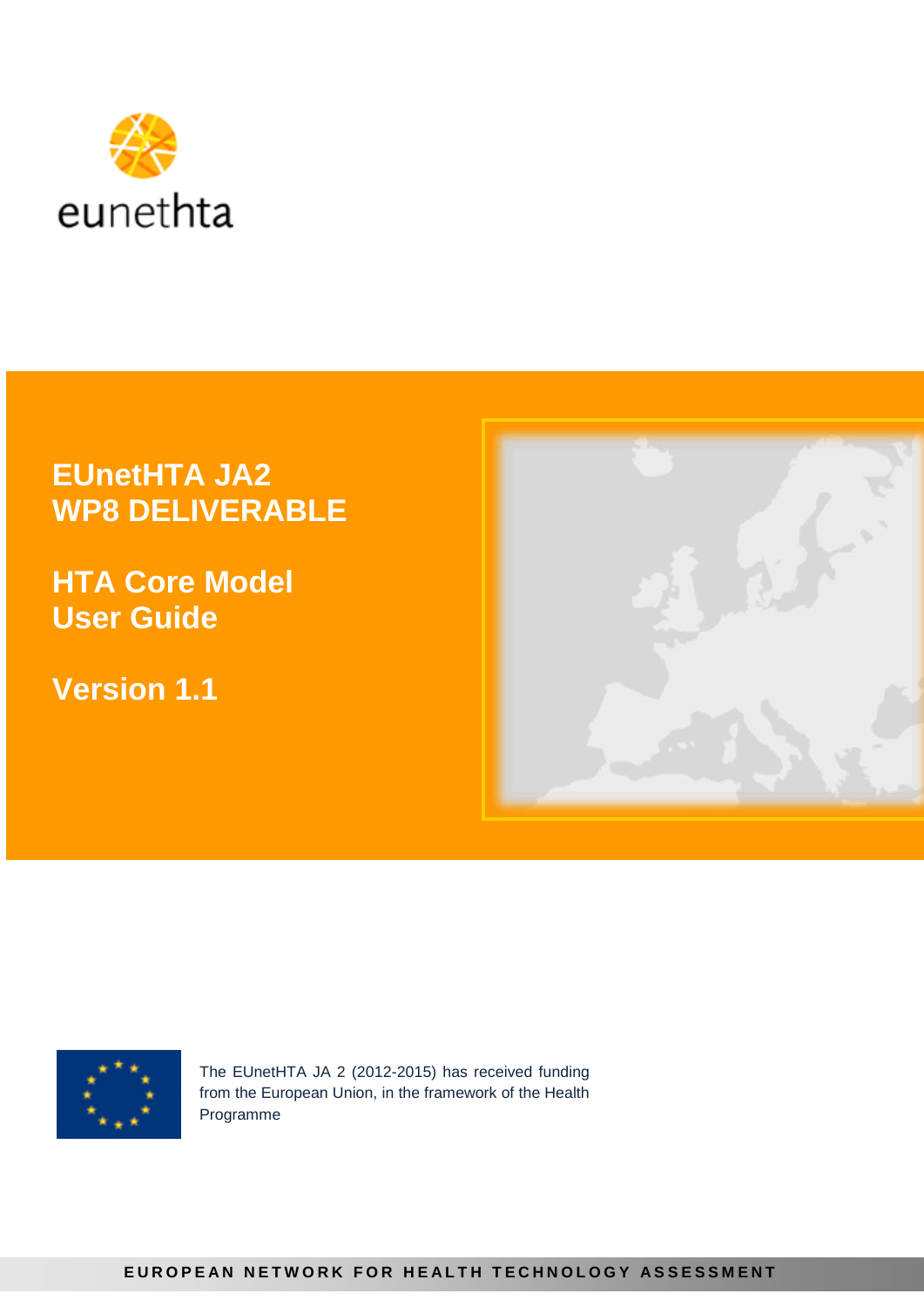

# **Joint Action on HTA 2012-2015**

**HTA Core Model User Guide**

**Version 1.1**

26 Jan 2016

Was developed by Work Package 8 – Maintenance of HTA Core Model® infrastructure to support shared production and sharing of HTA information

WP 8 Lead Partner: National Institute for Health and Welfare



**Disclaimer:** EUnetHTA Joint Action 2 is supported by a grant from the European Commission. The sole responsibility for the content of this document lies with the authors and neither the European Commission nor EUnetHTA are responsible for any use that may be made of the information contained therein.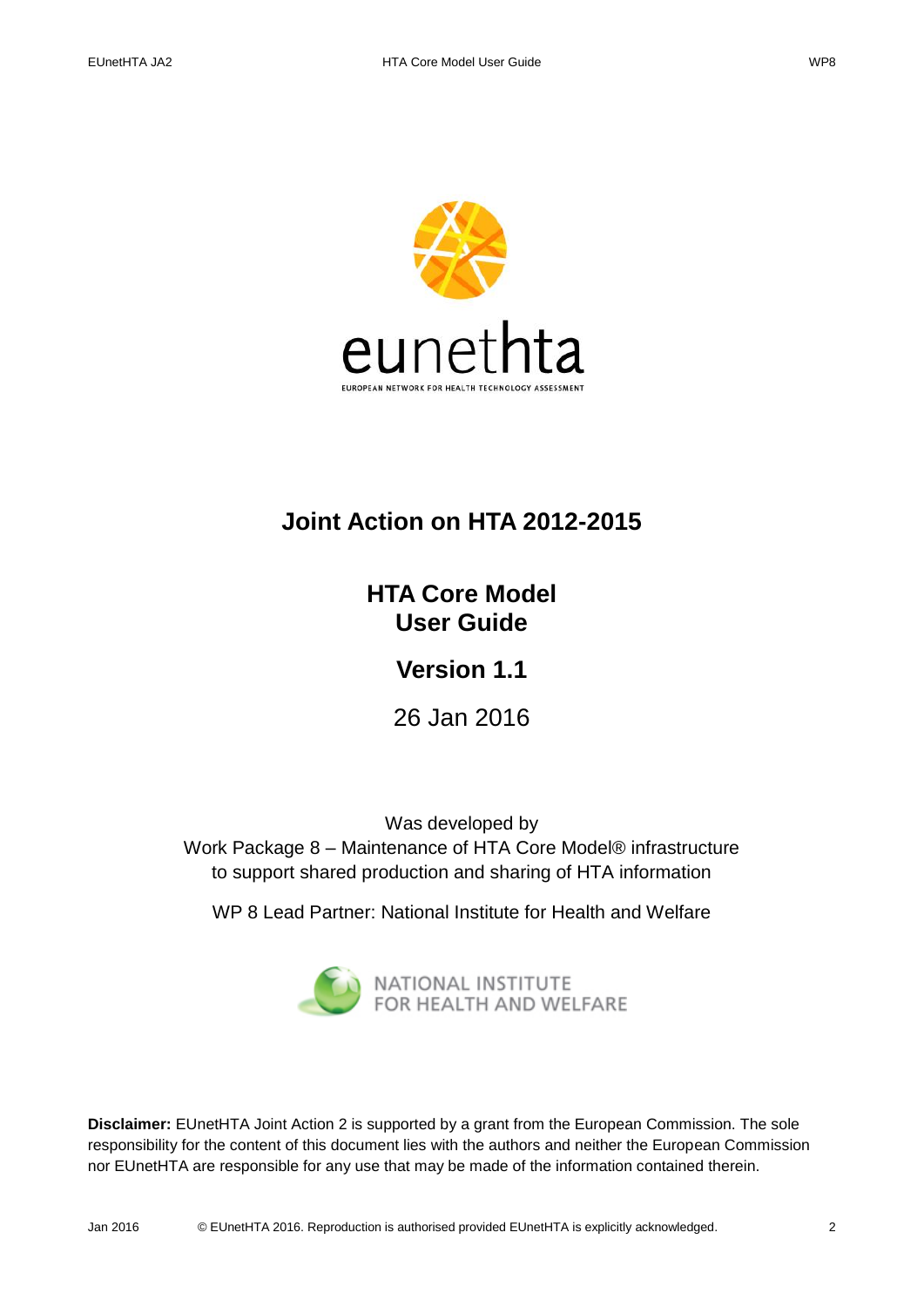### **Contents**

| Should I use the HTA Core Model Online?5     |  |
|----------------------------------------------|--|
|                                              |  |
|                                              |  |
|                                              |  |
|                                              |  |
|                                              |  |
|                                              |  |
|                                              |  |
|                                              |  |
|                                              |  |
|                                              |  |
|                                              |  |
|                                              |  |
|                                              |  |
|                                              |  |
|                                              |  |
|                                              |  |
|                                              |  |
|                                              |  |
|                                              |  |
|                                              |  |
|                                              |  |
| Appendix 1: Terms and concepts 16            |  |
| Appendix 2: HTA Core Model Applications  18  |  |
|                                              |  |
|                                              |  |
| Appendix 5: HTA Questions (Assessment        |  |
|                                              |  |
| Health Problem and Current Use of the        |  |
|                                              |  |
| Description and technical characteristics of |  |
|                                              |  |
|                                              |  |
|                                              |  |
| Costs and economic evaluation (ECO)  28      |  |
|                                              |  |
| Organisational aspects (ORG)31               |  |
| Patient and Social Aspects (SOC)  32         |  |
|                                              |  |
| Appendix 7: Creating in-text citations and   |  |
|                                              |  |
| Appendix 8: Common reporting structure 38    |  |
|                                              |  |

# **Version history**

| Version<br>and Date | <b>Main changes</b>                                  |
|---------------------|------------------------------------------------------|
| 1.1                 | Content regarding terms of use /                     |
| 26 Jan 2016         | licence updated on page 5.                           |
|                     | Minor technical editing and update<br>of some links. |
|                     | Appendices 1, 2 and 5 updated.                       |
| 1.0                 | First (original) version                             |
| 4 Dec 2015          |                                                      |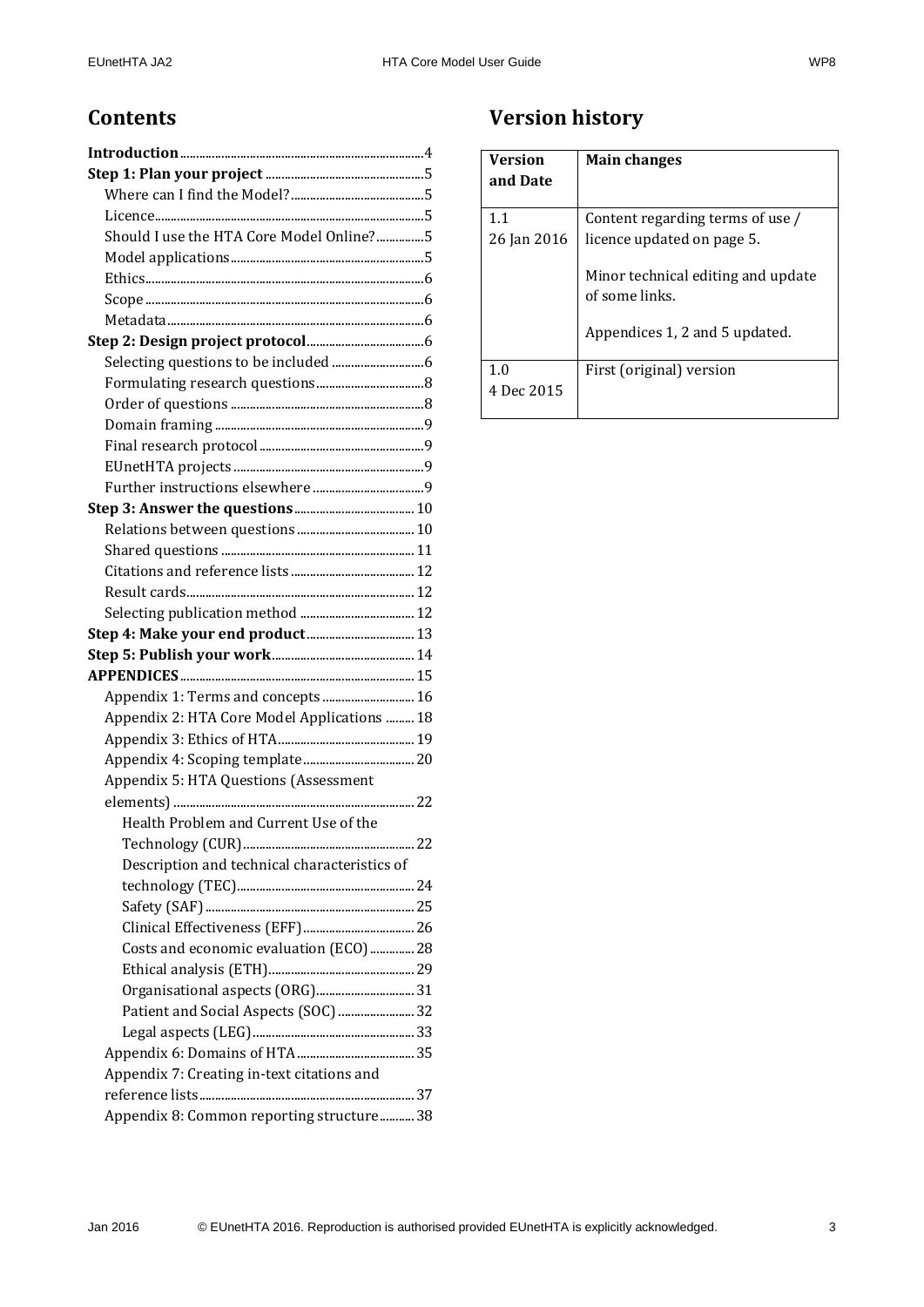### <span id="page-3-0"></span>**Introduction**

This User Guide provides you with all key information needed to utilize the HTA Core Model ® (later also 'the Model') in HTA projects.

The Model consists of the following three components, each with a specific purpose:

- 1. A standardized set of *HTA questions (the HTA ontology)* allows you to define your research questions based on a standard structure
- 2. *Methodological guidance* that supports you in answering your research questions
- 3. A *common reporting structure* for presenting your findings in a standardized format

Depending on your needs and preferences you can choose to use either one, two or all three of these components in your HTA project.

You will next be guided in using the Model through 5 steps:

**Step 1** assists you in making some basic considerations regarding your project and how to use the Model in it.

**Step 2** guides you in designing a project protocol, which in this context refers to selecting and formulating research questions and (possibly) making adjustments to your scope.

**Step 3** steers you in using the HTA Core Model while answering your research questions.

**Step 4** covers the options for making the final output of your project. This may be in the form of different EUnetHTA joint products, or for example a national or regional HTA report.

**Step 5** considers publication of your work within the HTA Core Model Online or elsewhere.

A brief description of key terms and concepts is available in Appendix 1. Training materials are available through the EUnetHTA Intranet<sup>1</sup> for EUnetHTA member agencies.

1

Although this guide has been written primarily for researchers producing HTA information, most of its content may be applicable in any other healthrelated research projects as well.

If you plan to use the Model as part of an information system, please contact [eunethta@thl.fi](mailto:eunethta@thl.fi) for guidance. This guide is not fitted for such purposes.

The HTA Core Model has been developed within EUnetHTA, the *European Network for Health Technology Assessment* [\(www.eunethta.eu\)](http://www.eunethta.eu/).

#### **The HTA Core Model Online**

available at [www.htacoremodel.info](http://www.htacoremodel.info/) contains a) an online tool for producing and publishing HTA information according to the HTA Core Model and b) a database of produced information.

Information production features require a user name and password. If you are employed by a EUnetHTA member agency, you are entitled to a *EUnetHTA Id*, which can be used for logging in to any EUnetHTA tool <sup>2</sup>. Other users of the site may register a tool-specific user name.

Using the site is free of charge. The information production features are currently limited to noncommercial users. Publishing one's work within the site is limited to projects owned by EUnetHTA member agencies. Any other non-commercial users may use the tool for producing information, but should publish their results elsewhere.

Utilizing the HTA Core Model Online is not obligatory for using the HTA Core Model. The Model can be used in any other setting, following the instructions of this User Guide and the attached or linked documentation, in particular the *Terms of Use*.

Some advice in this Guide, separated with orange background (like this text), is specific for using the Model through the HTA Core Model Online.

1

<sup>&</sup>lt;sup>1</sup> Go to [www.eunethta.eu](http://www.eunethta.eu/) and use the search function for finding various training materials. New training materials will be announced also at [www.htacoremodel.info.](http://www.htacoremodel.info/)

<sup>2</sup> See [https://eunethta.fedimbo.belgium.be/e-mail-notifications](https://eunethta.fedimbo.belgium.be/e-mail-notifications-newsletter)[newsletter](https://eunethta.fedimbo.belgium.be/e-mail-notifications-newsletter) for instructions on how to obtain a EUnetHTA Id.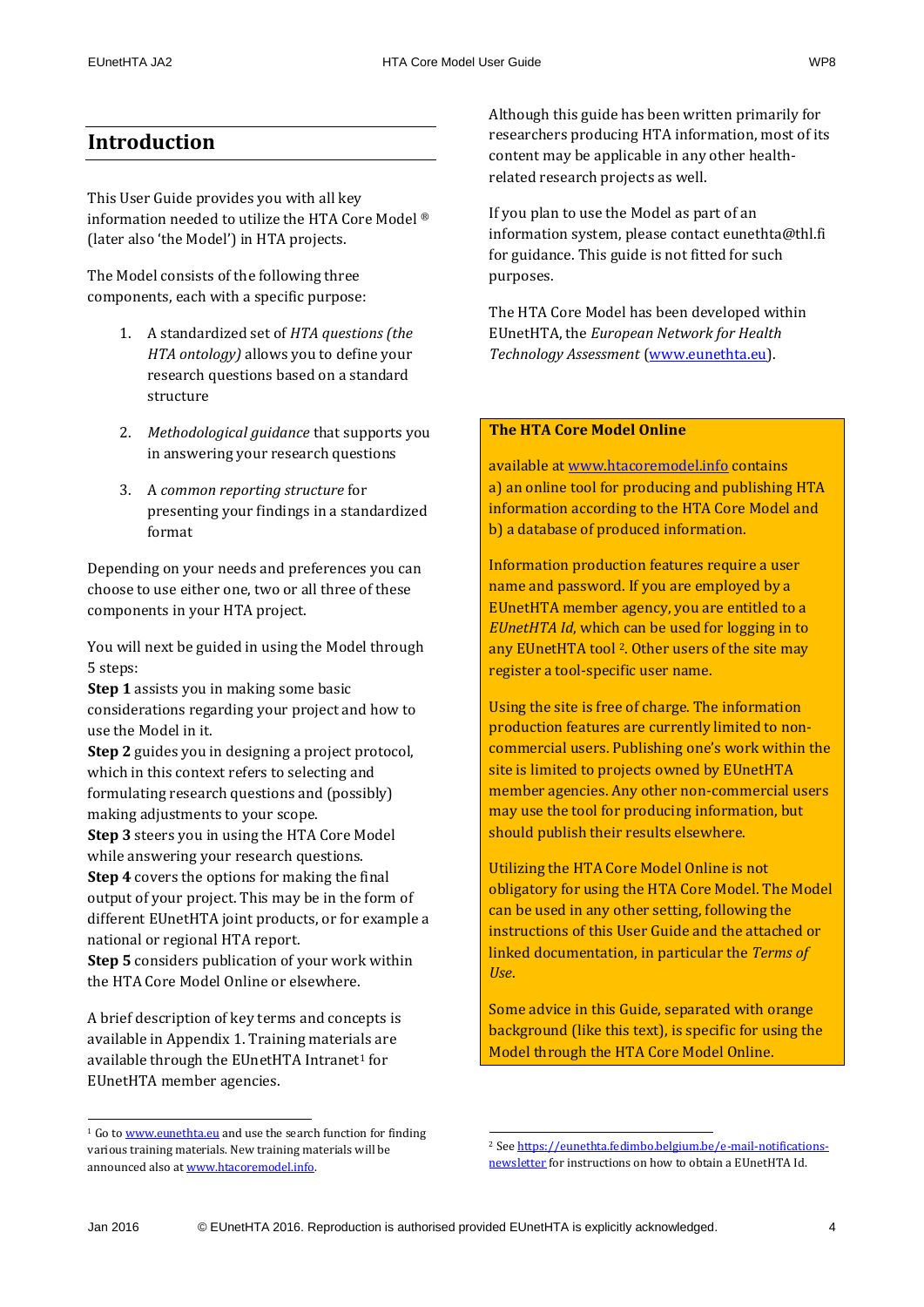### <span id="page-4-0"></span>**Step 1: Plan your project**

As in any research project, you first need to decide and make explicit what you want to study. Some very basic characteristics of your project such as selecting a name or topic for it are beyond the remit of the HTA Core Model, but – if you plan to use the Model – you should pay attention to the following general aspects very early on.

### <span id="page-4-1"></span>**Where can I find the Model?**

The Model is available free of charge at [www.htacoremodel.info](http://www.htacoremodel.info/) as web pages and downloadable documents. All documentation can be browsed by selecting Browse – Model from the left side menu.

### <span id="page-4-2"></span>**Licence**

The HTA Core Model ® is a registered trade mark and subject to a *Licence*<sup>3</sup> that you must follow when using the Model.

All in all, the terms of the licence should not be too difficult to follow. You may, for example, use the Model free-of-charge and for most purposes you can imagine. There are, however, some specific requirements. Before continuing with your HTA project, please read the licence. Pay particular attention to items discussed in Step 5 of this User Guide. If you cannot adhere to the licence, you are not allowed to use the Model.

Notice also that all use of the HTA Core Model requires registration. It can be done at [www.htacoremodel.info](http://www.htacoremodel.info/) .

### <span id="page-4-3"></span>**Should I use the HTA Core Model Online?**

The *HTA Core Model Online* provides you with an easy access to the Model, combined with features that allow you to conduct an HTA project from start to finish. Everything you need to use the Model in your project is available in the same place.

.

**Where do you intend to publish your work?** The answer to this question defines whether you should use the HTA Core Model Online or not.

- If you plan to publish the work **within the HTA Core Model Online**, you should start using the tool from the beginning of your project.
- If you plan to publish **elsewhere using the non-commercial license**, you are still encouraged to utilize the tool from the beginning. At the end of your project you can download the results and use your own tools to make the final layout before publication.
- If you prefer **working with your own tools only**, or if you **use the commercial license**, you are welcome to use the offline (PDF or MS Word versions) of the Model and associated documentation (including this User Guide).

Whether or not you plan to use the HTA Core Model Online, please read this User Guide first carefully to get an overview of the whole process of utilizing the Model for information production purposes.

### <span id="page-4-4"></span>**Model applications**

The HTA Core Model is divided into several *applications*, each focusing on the assessment of a specific type of health technology (e.g. therapeutic interventions or diagnostics). All current applications can be further arranged into two groups. One group is designed for a comprehensive – or "full" – assessment of health technologies, whereas another group is directed to rapid relativeeffectiveness assessment (REA). Consequently, two separate applications may exist for the assessment of a specific technology type (e.g. pharmaceuticals), one for full assessment and another for rapid REA.

Even though all applications draw on the same pool of questions, they may differ a) in the set of questions included depending on the application used for projects and b) in the included methodological guidance. The reporting structure is different for full assessments and rapid assessments.

<sup>3</sup> [www.htacoremodel.info/PoliciesAndTerms.aspx](http://www.htacoremodel.info/PoliciesAndTerms.aspx)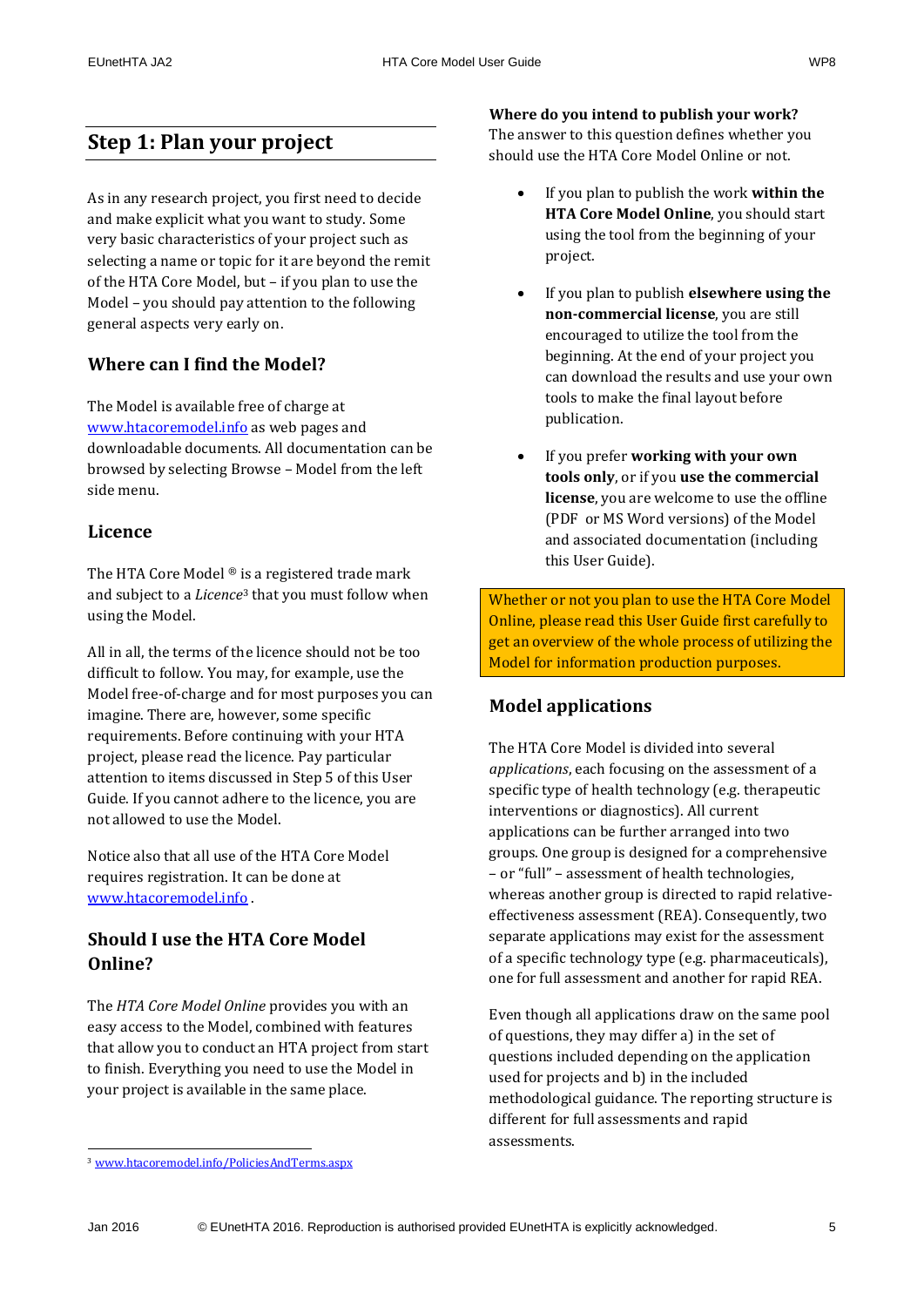The *HTA Core Model Online* presents for each project only the relevant questions, methodological guidance and reporting structure, depending on which model application is selected in the beginning of the project.

Most contents are similar for the applications within both groups (full assessment vs. rapid REA) and all applications are distributed also as two downloadable documents (one for each group).

Once you know which technology you want to study and in which context, you should choose which model application is most suitable for your project, considering the purpose and inherent limitations of the applications. See Appendix 2 for a list of model applications and their key characteristics.

Notice that in the HTA Core Model documentation the applications are sometimes referred to as "models" (written with lowercase 'm'), e.g. the "screening model" or "diagnostic model". These should be regarded as synonyms for the model applications.

### <span id="page-5-0"></span>**Ethics**

The HTA Core Model recommends some ethical issues to be considered when conducting HTA. These are included here as Appendix 3. The aim is to safeguard against unethical use of technologies and to provide information about beneficial use of technologies. Please consider these when defining your project and the more detailed research plan (in Step 2).

### <span id="page-5-1"></span>**Scope**

Scoping is a process in which you define several key characteristics for your project, e.g. which technology or technologies you are going to assess and in which context<sup>4</sup>. You also decide what you compare the technology or technologies against, and choose the main outcomes you use in the comparison.

A template for scoping your project is included as Appendix 4. The template derives from the method of defining and registering a project scope within The HTA Core Model Online, designed for being explicit and structured. It is not mandatory to use the template in projects outside the tool (if you e.g. prefer some other way of scoping your work), but it is included here to remind you of several key characteristics of HTA projects that bring clarity for the effort. Leaving the characteristics undefined may complicate the practical work within the project and reduce the scientific validity of the findings.

### <span id="page-5-2"></span>**Metadata**

If you use the *HTA Core Model Online*, you must define a set of keywords for your project. The keywords are used by the system for various information search and retrieval purposes. MeSH terms, free keywords, as well as ICD-10 and ATC codes can be used to describe projects and publications.

### <span id="page-5-3"></span>**Step 2: Design project protocol**

The HTA Core Model allows you to organize your work – and subsequently the final output – according to a standard hierarchy of generic questions. The protocol design step described here serves primarily this function, i.e. it focuses on *research questions*, as well as on further scoping of the work in an optional process called *domain framing*.

Many details about the format and contents of research protocols are beyond the remit of the HTA Core Model and are dependent on your and your organization's needs and standards. Consequently, please notice that this step does not cover all aspects needed to make an actual *research protocol*. Instead, what is presented here should be viewed only as part of the process leading into your final research protocol.

### <span id="page-5-4"></span>**Selecting questions to be included**

After selecting (in Step 1) an appropriate model application for your project, you have a list of potential questions to be answered in your project.

1

<sup>4</sup> For example the following two scopes 'device X for the diagnostics of disease Y' and 'device X for the screening of disease Z' share the same technology, but differ in the setting (diagnostics vs screening) and disease.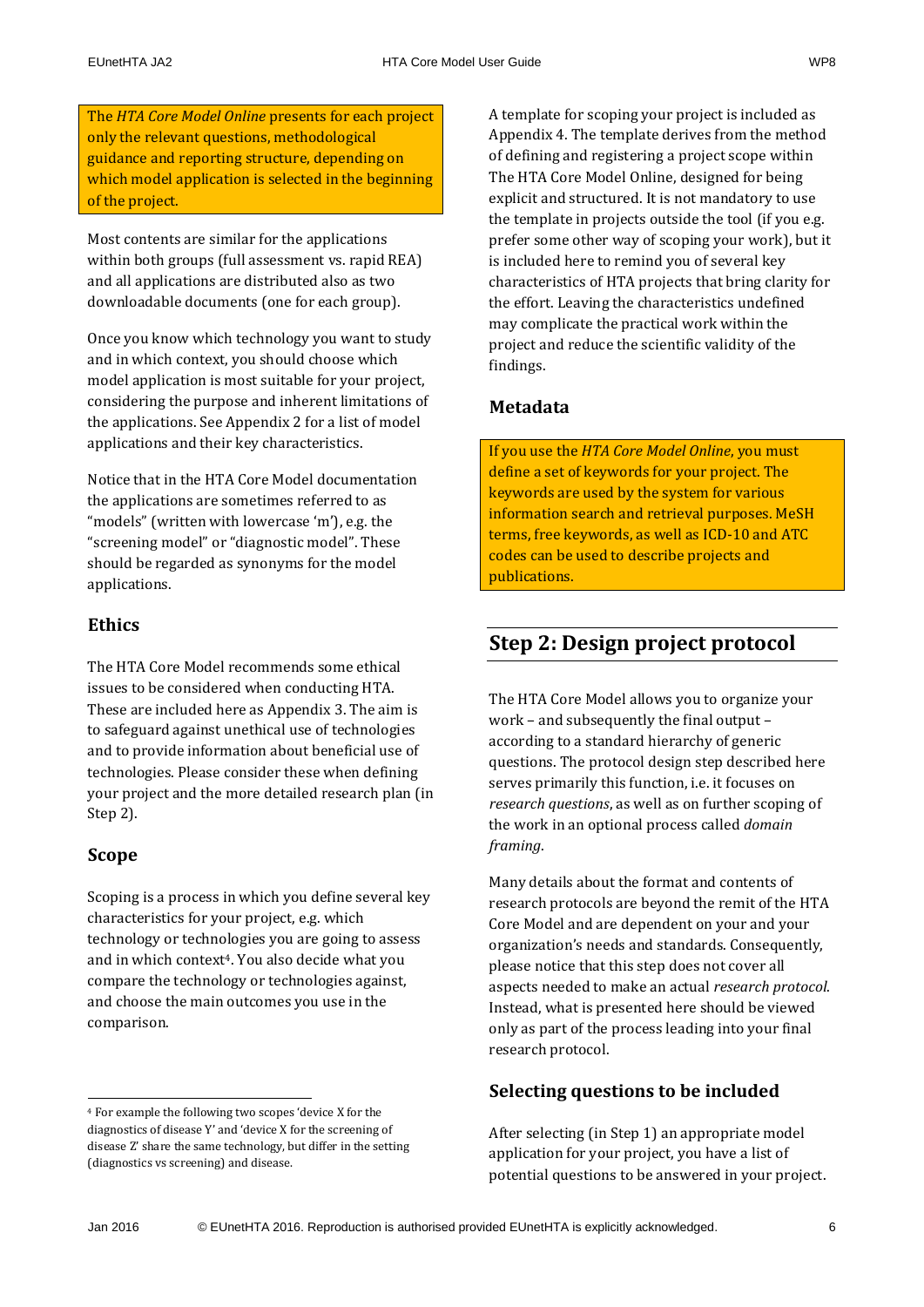Each model application contains a somewhat different set of questions, tailored for the type of technology.

Detailed lists of questions for each application are currently available only online5. The complete question lists for different domains, along with some relevant data on the questions, are included as Appendix 5.

The questions are included in the Model in a generic format, referred to as *issues*, intended to be applicable in very different settings and projects. The issues are organised into *domains*, each of which providing a wider perspective for the assessment. The following domains are included in the HTA Core Model (abbreviations in parentheses):

- Health problem and current use of technology (CUR)
- Description and technical characteristics of technology (TEC)
- Safety (SAF)
- Clinical effectiveness (EFF)
- Costs and economic evaluation (ECO)
- Ethical analysis (ETH)
- Organisational aspects (ORG)
- Patient and Social aspects (SOC)
- Legal aspects (LEG)

Brief descriptions of the domains are included as Appendix 6. Within the domains, the questions are further organized under *topics*, each of which defining a more specific aspect of analysis (e.g. 'Safety (Domain) / Patient Safety' (Topic) or 'Safety / Occupational Safety').

The domain and topic put the issue in a specific context and the combination of a domain, topic and issue defines one *assessment element* (Figure 1). Each of these defines a piece of information that describes the technology or the consequences or implications of its use, or any other aspect relevant for the assessment, such as the disease for which the technology is applied.

### Assessment element Domain Topic Issue Combination puts information in context

#### **Figure 1. Assessment element**

You must next choose which questions (defined by the assessment elements) you want to include in your project. You may choose to utilize all domains or only some of them. Likewise, you can utilize either full domains or parts of them, i.e. to select all questions of one domain or only a set within a domain. The choice regarding the questions – and ultimately the contents of your research – is yours and dependent on your needs and resources. Notice that some specific rules apply for selecting questions within EUnetHTA projects (see respective chapter below).

If you are not sure what a question in the Model is intended to mean or cover, you can look for more details in the *clarification* of the question. The clarification is easily available for users of the HTA Core Model Online. Others should consult the *assessment element tables6*.

Notice that questions in one application should cover the key questions relevant for that area (e.g. assessment of diagnostic technology). Although not recommended, you can – in principle – also mix questions from different applications, if for some reason the mix is more suitable for your project. In such cases you should let readers of your end product know which applications were used.

Combining questions from different applications is currently not available in the HTA Core Model Online.

Notice also that some questions are related to each other – they may sound similar or answers to them may be dependent on each other. See Step 4 for more information on *sequential relations* and *content relations.*

Due to the large number of generic questions in each model application, model developers have

.

.

<sup>5</sup> See [www.htacoremodel.info/BrowseModel.aspx.](http://www.htacoremodel.info/BrowseModel.aspx) 

<sup>6</sup> Available at [www.htacoremodel.info/BrowseModel.aspx.](http://www.htacoremodel.info/BrowseModel.aspx)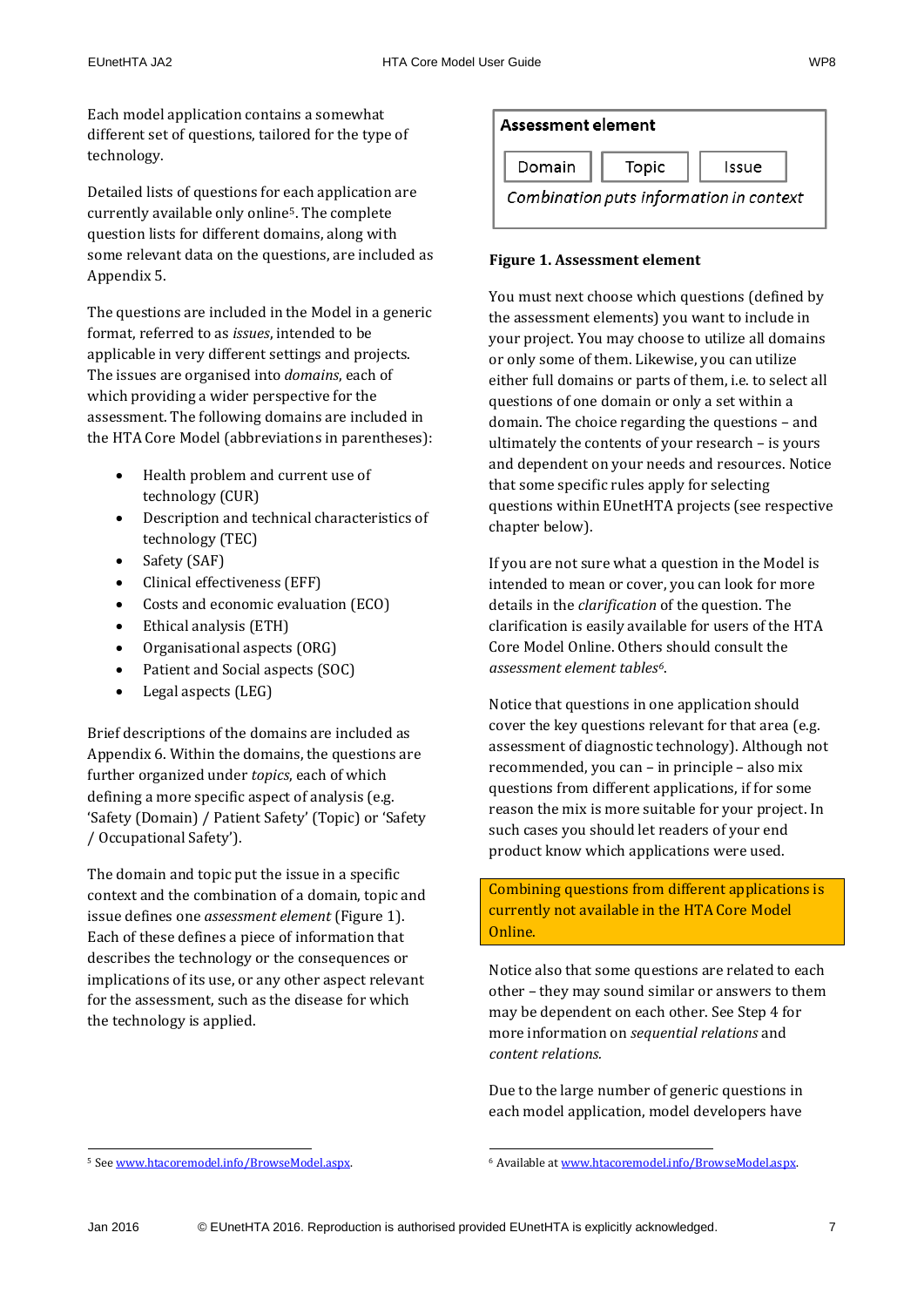aimed at dividing the questions into two groups, prioritizing the ones assumed to be more significant for utilizing the projects' findings in other settings than the original production country or region. The prioritized group is identified as *core elements* and the other group as *non-core elements*. It should be emphasized that the division of elements into two groups should be viewed as indicative only. Very significant questions for your project may be available among the elements, which the developers have deprioritized, and consequently you are encouraged to browse and consider the whole list of questions.

### <span id="page-7-0"></span>**Formulating research questions**

After selecting the questions to be included in your project, you need to translate them into answerable research questions, specific for your project. One generic question in the HTA Core Model may be translated into either one or a few research questions – the choice is up to you7.

Also *how* you formulate the research questions depends primarily on your project's needs and the style you want to use. You may prefer using shorter "to-the-point" format or longer, more explicit questions.

Independent of what style you use, you should always aim at covering the original idea of the generic question. Before accepting your final list of research questions, it is a good idea to read one more time the clarifications of the original questions (the "issues") in the Model to make sure that your final set of research questions truly matches the Model.

#### **Example**

The EFF domain contains the following issue: *"What is the effect of the technology on work ability?"* In a project studying laser surgery for myopia, the project may use e.g. the following research question: *"What is the effect of laser surgery on work ability?"* This short format is easy to read, but assumes that readers remember the scope of the project. Another project might translate the question differently e.g. into *"What is the effect of laser surgery on the work ability of 40 – 50 year old males with myopia?"* This question is much longer, but also more explicit. The Model does not require any specific format to be used.

### <span id="page-7-1"></span>**Order of questions**

The HTA Core Model suggests a specific order for questions within each domain – organized under topics.

You can change this order based on your needs and preferences by changing the order of any level of hierarchy. You may for example change the order of topics within a domain, or the order of questions within a single topic. You may even change the order of domains if it better suits your work.

To maintain a logical structure for your end product it is recommended that you present information included in each domain as a coherent entity (e.g. chapter of a report). Likewise it is recommended that you present all questions that belong to the same topic within a single entity (e.g. a subchapter). If you are convinced that presenting information in a different manner is beneficial for the users of your end product, you may also present it differently, but in that case you will not be utilizing the *common reporting structure* (see Step 4).

Changing the order of domains is (for the time being) not available in the HTA Core Model Online because of technical limitations, but you can change the order of topics and questions within a domain when working with the tool.

If you use the system, but do not publish your end product through it, you may change the order of the domains prior to publication using you own tools (see yellow box in Step 4).

.

<sup>7</sup> If you need to use questions from more than one application or translate a generic question into several (4 or more) research questions, it would be useful if you could provide feedback to the Model developers so that your experience can be taken into account when making the subsequent versions of the Model. You can contact developers through eunethta@thl.fi.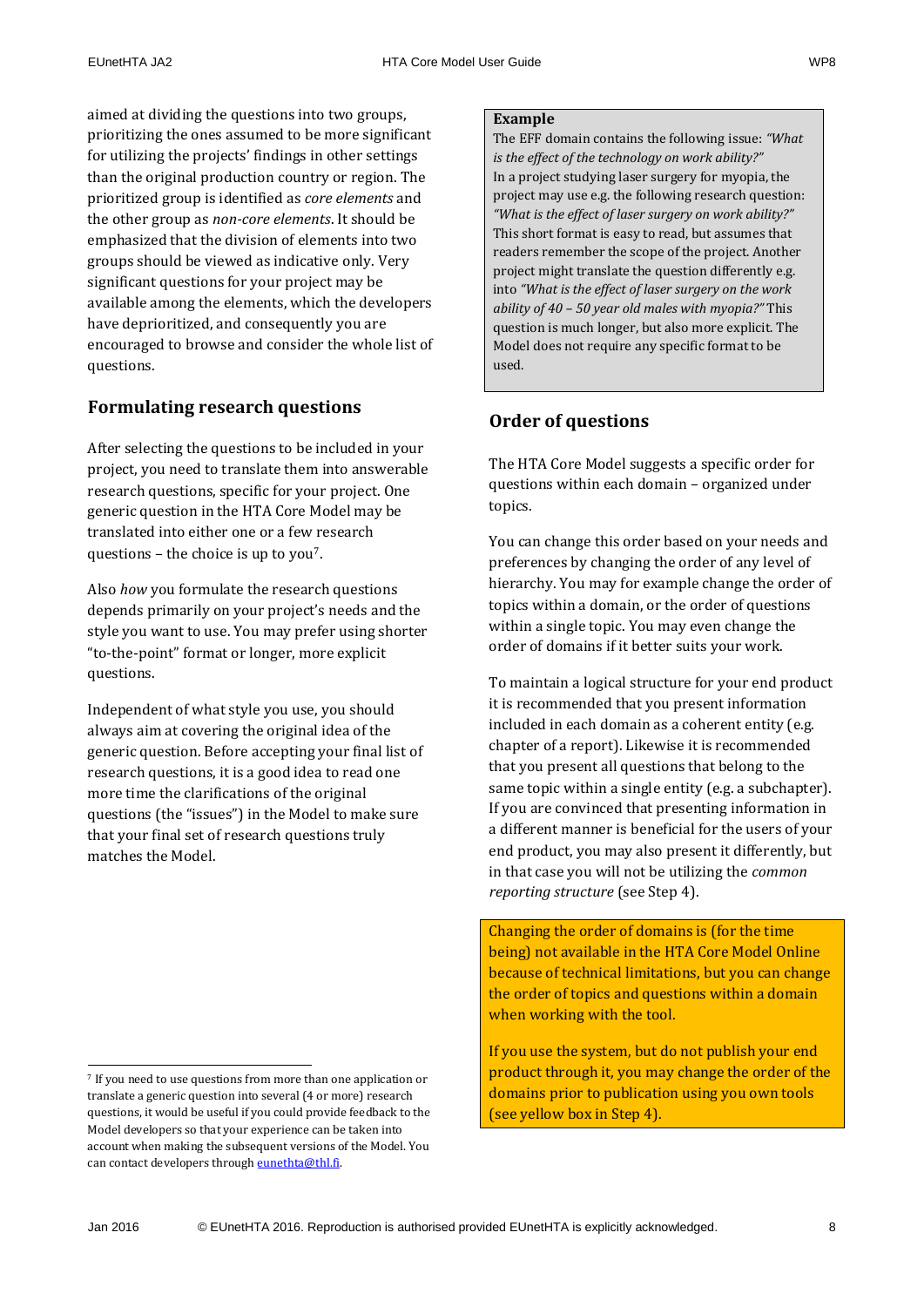### <span id="page-8-0"></span>**Domain framing**

When defined according to the aforementioned recommendation, the project scope provides a robust base for the project. Particularly when the analysis is extensive or the number of researchers is large, it is important that everyone involved has their focus set on the same target.

In some projects it may be useful to consider a somewhat different breadth of analysis for one or more of the domains. Defining a separate *frame* for each domain is an optional, pragmatic method for utilizing the HTA Core Model. It should not,

#### **Example**

A research project is assessing the screening of disease A, which is a form of cancer. If the person(s) working on the ethics domain know(s) in advance – or finds out through test searches – that they will most likely end up with a very limited or nonexistent body of evidence regarding 'screening of disease A', they may set either of the following frames for the ethics domain to allow more feasible analysis: 'screening of cancer' or 'screening in general'. The project scope is included in the new frame of the ETH domain.

however, be viewed as part of the Model itself.

If answering the research questions of a specific domain precisely according to the project scope is likely to be unfeasible, you may choose to widen the angle of view to enable a more feasible analysis. The wider view may apply to the technology, its utilization or the target condition or population. In your final documentation you should be transparent about the frame used in different domains' analyses and discuss the possible impact of the modified scope on the findings. If you make modifications to the project scope through domain framing, you should always ensure that the original scope is included within the new frame of analysis.

### <span id="page-8-1"></span>**Final research protocol**

Once you have a) selected relevant questions, b) translated them into your own research questions, and c) potentially defined domain-specific frames, you should use these data to make an actual research protocol that is in accordance with your organization's policies and practices, as well as with your own needs. Several details regarding the content and format of a research protocol are

beyond the remit of the HTA Core Model and hence not discussed here.

#### <span id="page-8-2"></span>**EUnetHTA projects**

Some standard project types have been defined for work within EUnetHTA. A *core HTA* is an extensive analysis of a health technology (also referred to as "full HTA"). When working on such a project, researchers must go through all core elements in all 9 domains of the HTA Core Model and consider whether each of these is relevant in the context of the technology their project is assessing. Relevant questions are included in the project and translated into research questions.

A *rapid HTA* is a faster, more limited analysis of a health technology. In rapid HTAs only 4 domains are included in full, addressing 1) the technical characteristics of technology, 2) the health problem and current use of technology, 3) safety and 4) clinical effectiveness. Researchers in such projects must go through all questions marked "mandatory" and consider whether these are relevant in the context of the technology they are assessing. As with core HTAs, the relevant questions are included in the project and translated into research questions. Aspects from the other five domains can be included in rapid HTAs by using a so-called checklist (see documentation on the rapid REA model for further details).

When considering relevance, one should be practical, i.e. not to try to find "artificial" relevance, but not to reject questions too easily either.

If you are producing a core HTA, you should involve the researchers of the *Ethical analysis* domain actively in the discussion about selecting and formulating research questions. What are the identified and possible ethical implications when using this technology? What should be researched? This discussion forms a substantial part of the ethical analysis in a core HTA, but also guides the work in other domains.

### <span id="page-8-3"></span>**Further instructions elsewhere**

All projects utilizing the HTA Core Model may get more detailed advice on running their projects from the document *Methodological Standards and Procedures (MSP)* available within the HTA Core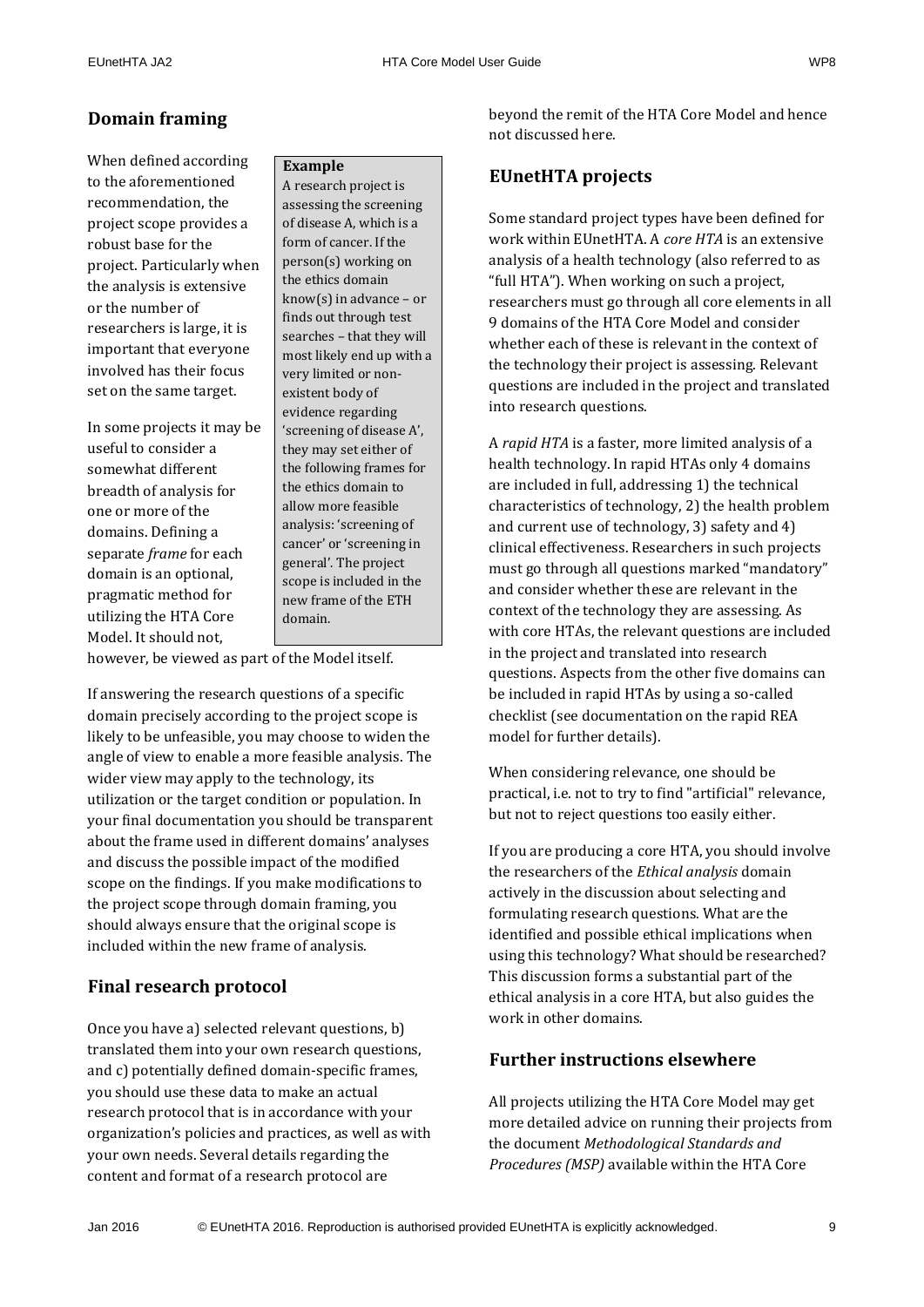Model Handbook. <sup>8</sup>. It provides guidance primarily on producing a core HTA, but the same advice is likely to be useful in other HTA projects as well.

If you are working on a EUnetHTA project as a project manager/leader, make sure to familiarize yourself with the document *Policy for the HTA Core Model and core HTA Information9*. Sections B and C of that document contain relevant guidance for both core HTAs and rapid HTAs.

When using the HTA Core Model Online, you can select and translate the questions within the web interface.

The system allocates each question an identifier that indicates the domain and order of questions within the domain (for example EFF1, EFF2). You can change the order of topics within a domain and questions within the topics.

You can view the project protocol and use it to discuss within your research group the questions, scope, domain framing and how to prepare to answer the questions.

If you are the project owner, remember always to inform the whole project group of any changes made to the protocol so that the work remains coordinated.

## <span id="page-9-0"></span>**Step 3: Answer the questions**

Once you have a research protocol that includes the questions selected and defined in Step 2 and all possible other features you want in it, you are ready to start answering the questions through appropriate research.

The HTA Core Model provides methodological guidance on how to answer the questions within each domain. Such guidance exists both for whole domains and individual questions.

*Domain-specific guidance* is included in each domain as a lengthy text chapter. It provides an overview of research methodologies within a given domain,

possibly along with some recommendations or tips regarding which methodologies to use in specific settings. The guidance may also contain links to further, more detailed instructions in other documents, including the EUnetHTA Guidelines<sup>10</sup>.

*Question-specific guidance* provides instructions on how to answer a specific question. Each generic question (assessment element) in the Model may be associated with guidance on that particular question. Notice that also the *clarification* of each question may contain information that assists in formulating the answer to the question.

Due to the extensive amount of guidance available in the Model, it is not included as appendices in this User Guide. Instead, you can find it in the project protocol when using the HTA Core Model Online.

When working without the tool, you can find the guidance at

[www.htacoremodel.info/BrowseModel.aspx.](http://www.htacoremodel.info/BrowseModel.aspx) The page contains all relevant documentation of the various model applications. Identify the application you are using and open or download the respective documents. Domain-specific guidance is available either in the individual applications (link format "View [html]") or in the PDF document "All contents of version x.y". Notice that the latter is an extensive technical document including all contents of the HTA Core Model. Question-specific guidance is available in "Assessment elements [pdf]" of each application (see field *Methodology*). Do not forget to view the *clarification* of questions too (included in the same table).

### <span id="page-9-1"></span>**Relations between questions**

The generic questions are included in the Model not only as simple lists. Instead, the *HTA Ontology* (one of the three main components of the Model) identifies several *relations* between the questions to assist practical research work. Two types of relations have been recorded:

 *Sequential relations* indicate associations between two questions relevant for the working sequence. If having the answer to question A makes it easier to answer question B, a sequential relation exists

.

<sup>1</sup> 8 Se[e www.htacoremodel.info/ViewHandbook.aspx](http://www.htacoremodel.info/ViewHandbook.aspx).

<sup>9</sup> See [www.htacoremodel.info/BrowseModel.aspx.](http://www.htacoremodel.info/BrowseModel.aspx) 

<sup>10</sup> Se[e www.eunethta.eu/eunethta-guidelines.](http://www.eunethta.eu/eunethta-guidelines)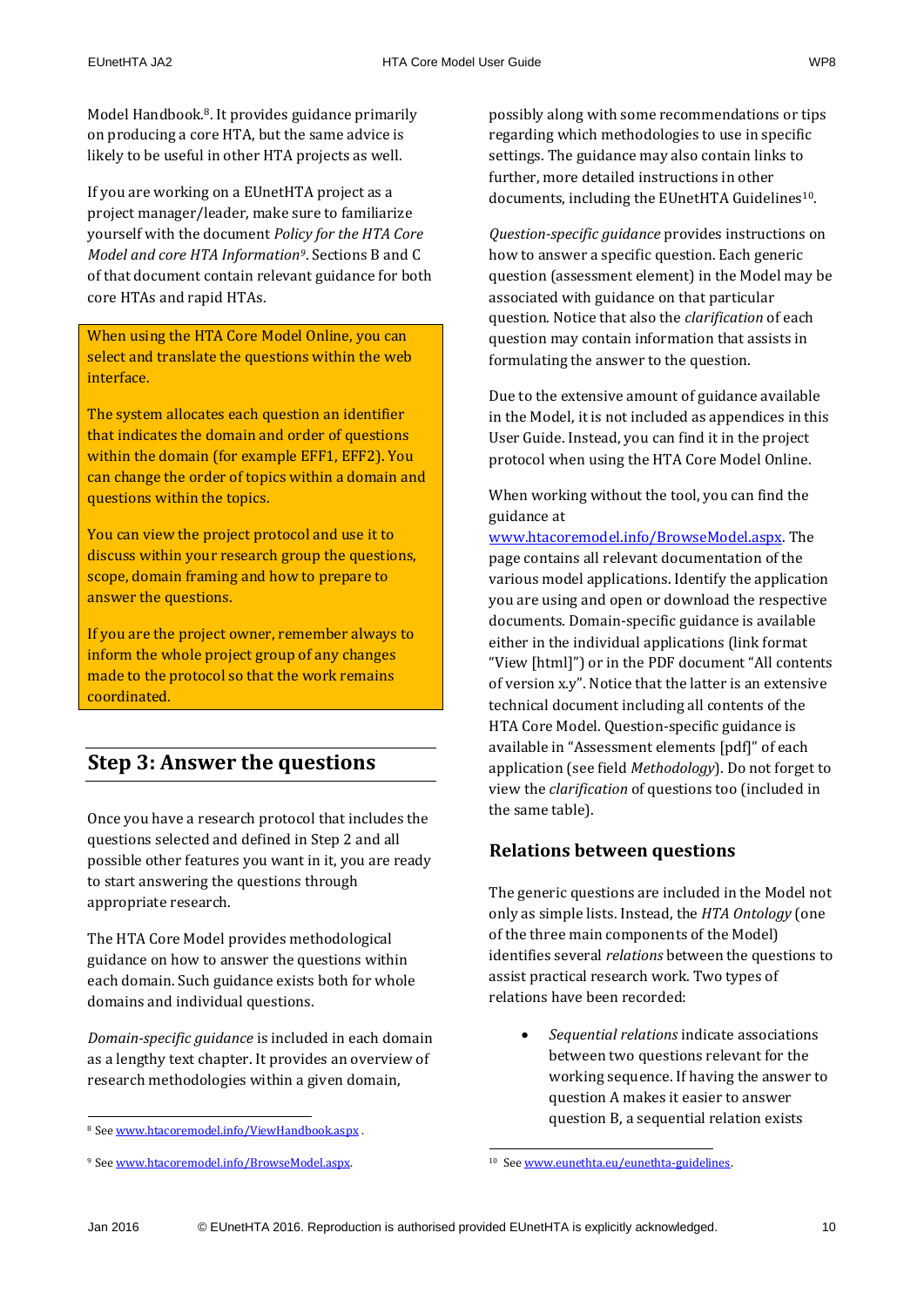between A and B. This relation is recorded in the Model in data associated with question B. Users of the HTA Core Model Online can find it in the project protocol and others should consult the *assessment element tables11*, column "Sequential relations". Using this data when preparing to answer question B, you can always see which question(s) should be answered before that one.

 *Content relations* indicate associations between questions that deal with partially similar themes. Two questions identified with a content relation could for example look at similar characteristics of a technology, but will do so from a different perspective (e.g. from the perspective of clinical research vs. ethics/philosophy), therefore the approach to answering the research question is different and the questions are specified in the Model as separate assessment elements.

Before embarking on finding answers to your research questions, please study carefully both the sequential and content relations identified for the questions you have included in your project. If you find sequential relations, plan your research so that you can utilize the identified sequences. If you find content relations, consider if the questions (or parts of them) can be answered through a joint process, e.g. shared literature search.

In this process you may also notice that one of the questions (D), which you *have included* in your project identifies a sequential relation to a question (C), which you *have not included* in your project. In such situation you are by no means obliged to include question C in your protocol, but you should carefully consider its inclusion, as – after all – you may need to find an answer to that question anyhow before you can properly answer question D. On the other hand you may also need only a small part of question C's contents for answering question D and hence it might be more feasible to leave it out. Again, the choice is yours.

Further useful advice on how to organize the work within your project is available in the

.

*Methodological Standards and Procedures,* available through the HTA Core Model Handbook.

#### <span id="page-10-0"></span>**Shared questions**

Most generic questions within the HTA Core Model have been placed in one domain only. There are, however, some questions that cannot easily be attributed to a single domain. Such situations are dealt in the Model with a flexible inclusion of the same question in two domains, under the same or different topics<sup>12</sup>. Such questions are in the Model referred to as *shared questions* (or shared elements) and they have the same identification code (Element Id, see Appendix 5).

If your project contains shared questions, make sure that the persons working on the two domains containing the question are aware of the inclusion in both domains. If you have two separate working groups working on the domains, the groups should collaborate in finding and answer to the question. This is to prevent redundant work and to ensure that both domains' views are incorporated in the answer.

When publishing your results outside the HTA Core Model Online, you may choose how to include in your end product answers to shared questions. Some may prefer to include the shared question and answer under both domains (e.g. chapters of report) while others may prefer including it only under one domain. In the latter case it is probably user-friendly to indicate under both domains that the answer to the shared element has been placed under one domain only. Readers of the end product may have a different perception of the "best" positioning of the answer.

In the HTA Core Model Online shared questions are visible in the project protocol under both relevant domains and the question identifier contains both domains and order within them (if the question is e.g. the second in CUR domain and fifth in ORG domain, the identified would be CUR2/ORG5).

1

<sup>&</sup>lt;sup>11</sup> Available at www.htacoremodel.info/BrowseModel.aspx.

<sup>&</sup>lt;sup>12</sup> Theoretically the same question could belong to more than two domains, but for the time being the developers have not found such questions.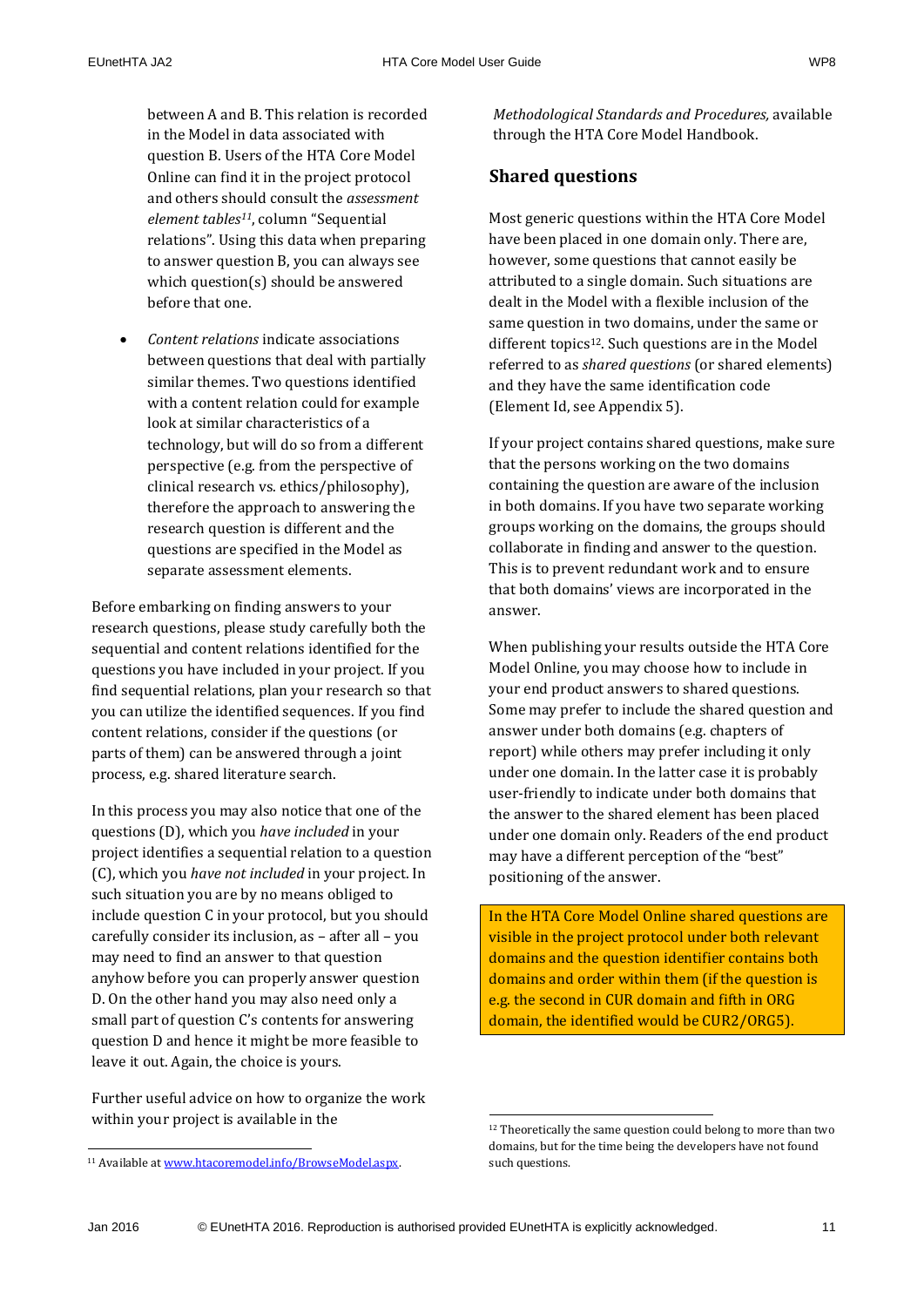### <span id="page-11-0"></span>**Citations and reference lists**

The HTA Core Model does not require any specific citation or reference list style to be used in the final output of projects. Your choice of using one depends on where you intend to publish your work and the requirements of that medium.

The HTA Core Model Online assists you in displaying citations in correct parts of the end product. This requires that you follow specific citing instructions available in the system. In short, you should compile domain-specific citation lists, use the Uniform Style (also known e.g. as "Vancouver System") and indicate in-text citations with curvy brackets. A citation would look like this: *The recent study by Smith et al. {12} is clearly stated to be retrospective.* Each domain of the final work should have its own reference list. An additional reference list is used for all material outside domains (e.g. introduction to the whole work). See Appendix 7 for further details.

### <span id="page-11-1"></span>**Result cards**

The *common reporting structure* of the HTA Core Model organizes information into question-answer pairs that provide the final output with high level of structure and make it easy for readers to find specific information. These pairs can be stored and displayed as *result cards*, each containing the answer to one research question in your project. If you have divided a generic question of the Model into more than one research questions, all these questions and answers are included in a single result card.

The result cards should allow readers of your end product to easily find and comprehend the answers you have provided to your research questions. Consequently, the answers in the cards should be relatively concise, and definitely fit within 1 or 2 pages per card. More extensive materials, such as long texts and large evidence tables, can be included as appendices.

Organising information in this manner was designed with electronic information repositories (such as the HTA Core Model Online) in mind, but it can be used also in paper-based end products. Whether or not to use result cards in your end product depends on whether you want to use the

common reporting structure, and if you do, what type of assessment you are conducting (core HTA vs. rapid REA) and where you intend to publish your work.

### <span id="page-11-2"></span>**Selecting publication method**

At this point (the latest) you need to decide where you intend to publish the results of your work. Depending on your choice you may or may not choose to utilise the third component of the HTA Core Model, the *common reporting structure*. You have here the following three options:

1. Publish the project **within the HTA Core Model Online**.

 $\rightarrow$  The common reporting structure is always used. Option available to projects owned by EUnetHTA member agencies only.

- 2. Publish the project **anywhere else** (e.g. report series, standalone publication or journal article) **using the common reporting structure**.  $\rightarrow$  Make sure that the publisher accepts the structure to be used.
- 3. Publish the project **anywhere else** (e.g. report series, standalone publication or journal article) using the guidance from the publication series.  $\rightarrow$  Common reporting structure not **used or used only partially.**

If you decide to go for options 1 or 2, move on to Step 4.

If you go for option 3, you should now proceed to answering the questions defined in Step 2 and writing your end product following the instructions of your selected publication platform (e.g. report series or scientific journal). In this case you can skip Step 4 and go directly to Step 5. Please do not omit Step 5 though.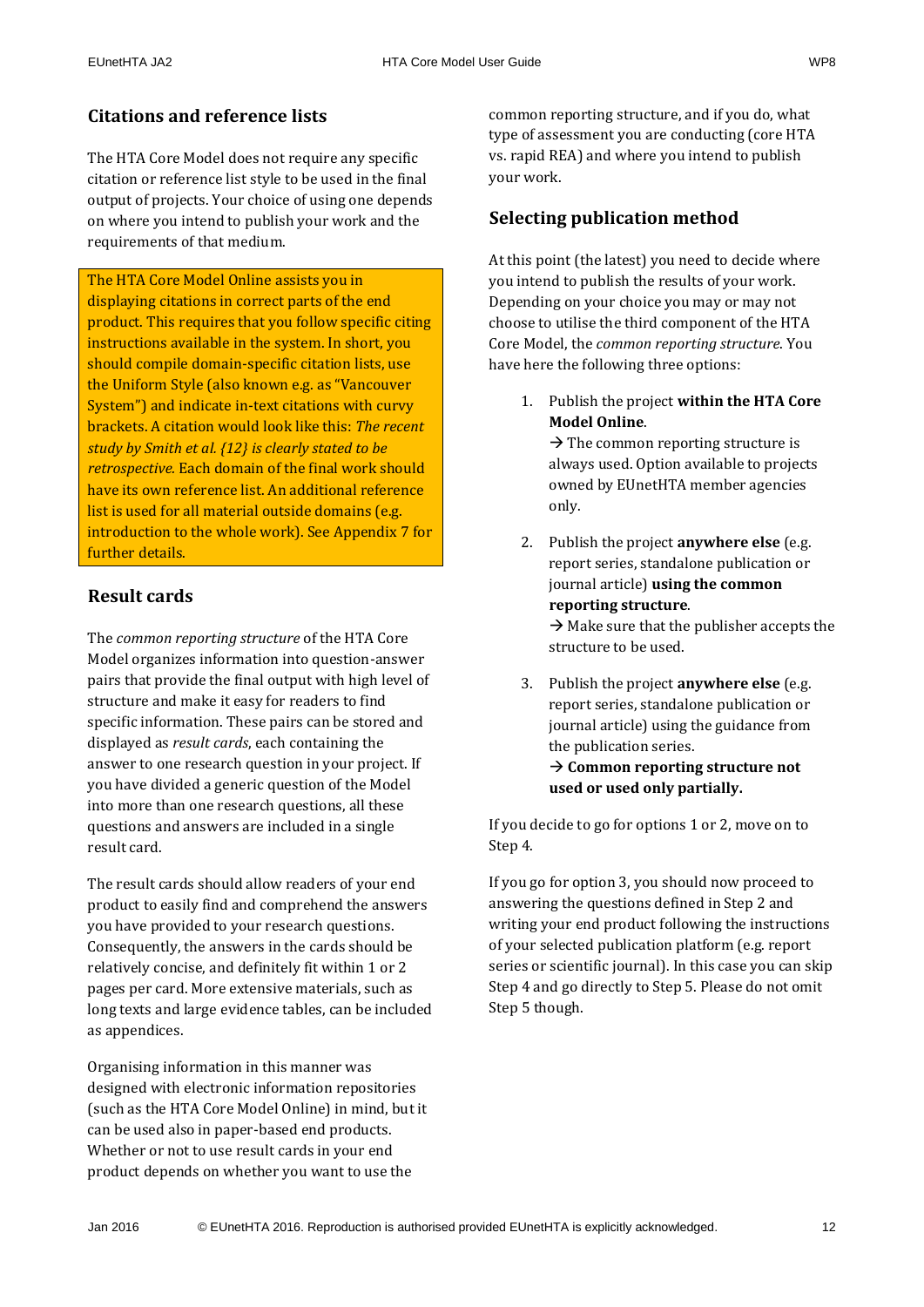### <span id="page-12-0"></span>**Step 4: Make your end product**

The *common reporting structure* of the HTA Core Model organizes the information within HTAs according to a standardized structure, with the aim of making the often vast amount of information contained in an HTA easier to browse, search, utilize and – also – update.

The structure is based on presenting the key contents as question-answer pairs organized by the domains and topics. These pairs are accompanied by specific text chapters (e.g. introduction, summary) that bind the question-answer pairs into a coherent information package.

The common information structure allows different kinds of end results. Two definitions for the common reporting structure are currently available:

- Basic structure utilized in *EUnetHTA Core HTAs* (i.e. extensive assessments of health technologies). Presents question-answer pairs as *Result Cards*. Can be used for any other projects as well.
- Rapid assessment structure for *EUnetHTA rapid assessments*. Does not necessarily utilize Result Cards but instead aims at a more report-like format.

The basic definition is available as Appendix 8. For rapid assessment definition, please consult the documentation on rapid REA. The basic structure is useful when high level of organization is desired for the end product, e.g. when the results are further utilized in other documents or subsequent processes. Anything between 1 and 9 domains can be included. The rapid assessment structure is useful particularly when the end product should be in the form of a more traditional (paper) report and needs for reutilization of information are not as high. The structure utilizes only the following domains in full: CUR, TEC, SAF, and EFF. Possible questions from the other 5 domains are included under a separate heading.

Select which definition you prefer to use and follow further instructions in the Appendix 8.

**If you plan to publish your work anywhere else than the HTA Core Model Online**, you can still utilize the common reporting structure within your publication. Using the structure does not prevent you from incorporating other types of content in your publication. You may e.g. use your own front and back covers, and additional pages either before or after contents organized according to the reporting structure. Notice that even in such situations you may find certain features of the HTA Core Model Online useful when making your end product, e.g. a scientific report (see below).

#### **If you plan to publish your work within the HTA**

**Core Model Online**, you should (preferably) use the tool from the beginning of your project, following principles outlined in earlier steps of this User Guide. Using the tool from the beginning of your project prevents you from redundant work and allows easy access to the Model and relevant further guidance in the tool.

All projects within the HTA Core Model Online can be converted into *collections* of HTA information that utilize the common reporting structure. These can be downloaded and edited further using any editing tools and published either within the system or anywhere else.

Although publishing within the system is limited to projects of EUnetHTA member agencies, any project using the non-commercial license can utilize the information production features of the HTA Core Model Online.

After setting up a project protocol, you can download a Microsoft Word template that contains all questions defined in Step 2 and – depending on your choice – follows either the basic structure or the rapid assessment structure as defined in Step 4. You can use this template to write answers to all your research questions and to include all other content.

Like any text document, the aforementioned file can be circulated and worked on by the whole project group. Once the contents are final or close to final, you can upload the file to the HTA Core Model Online. The system puts each part of the content automatically into its correct place and creates a collection of information. After the upload, you can further edit the content using the online interface.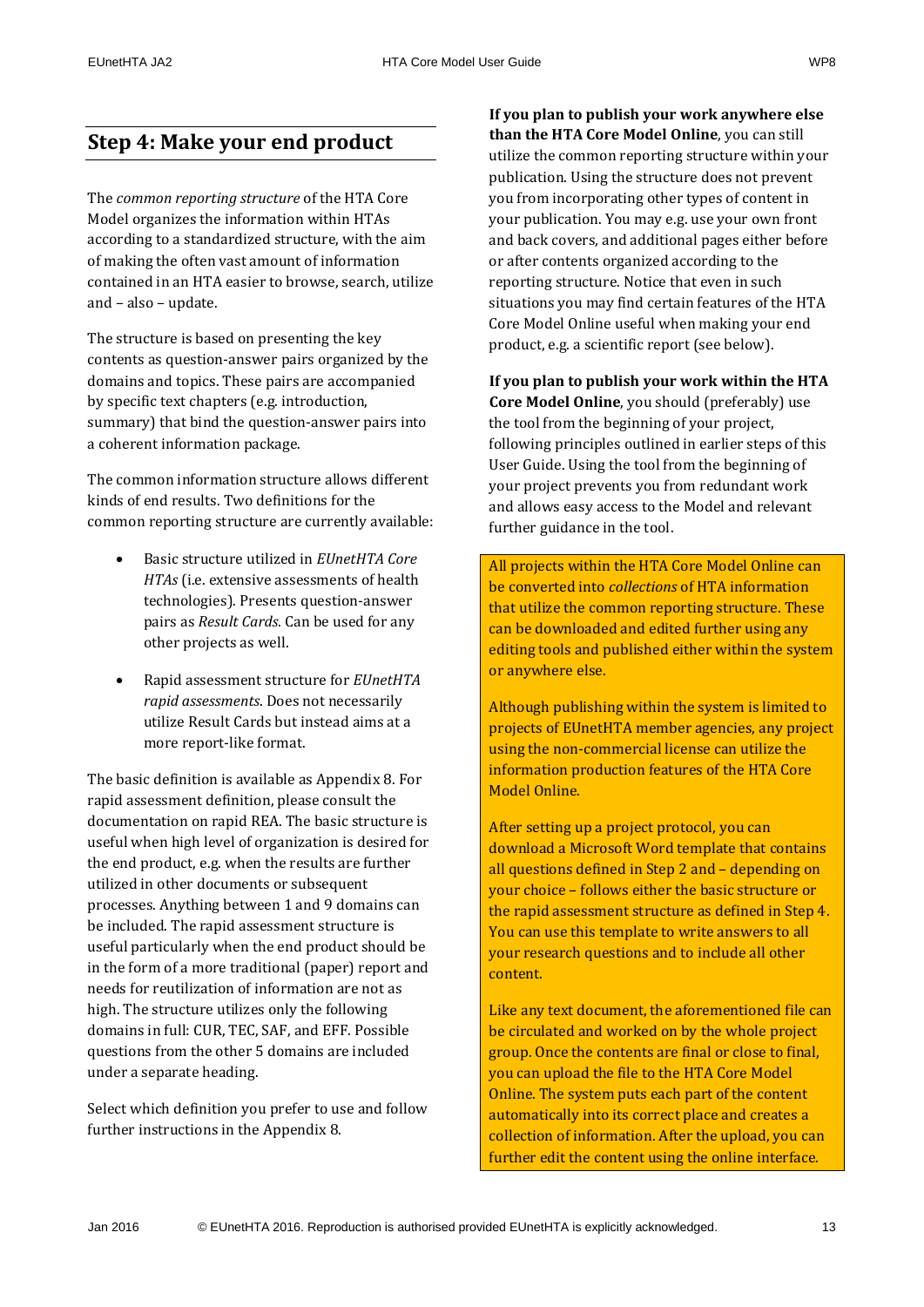Alternatively, you may choose not to use the MS Word Template at all, and instead create all your content online. The tool contains a web interface for writing text and including tables, images and attachments to your product.

You may download and upload content using the MS Word template as many times as you want and freely use the online editing features. Just be careful in managing the versions and coordinating your work so that everyone involved is working on the correct document using correct editing method.

Be careful when uploading the document, as new content will replace old content in the system. Empty fields in the MS Word template will erase any existing content in the system. **Read carefully the instructions in the tool regarding this process.**

If you plan to not publish the work within the HTA Core Model Online, you may omit the uploading of materials completely. Instead, you can simply use the downloaded MS Word template to make your product and finalize it using your own tools.

## <span id="page-13-0"></span>**Step 5: Publish your work**

Irrespective of where and how you publish your work, you should take some aspects into consideration prior to publishing it.

The *Terms of Use* (see Step 1) require certain things from you if you have used the HTA Core Model. The requirements differ in the commercial and noncommercial license. Some key requirements relevant for publishing your end product are listed here:

*Using the non-commercial license*

- You must make your work publicly available
- You must not collect fees from those who produce information or from the end users of the produced information
- Registering your product is not obligatory, but it is recommended

#### *Using the commercial license*

- All use of the Model must be registered
- The terms 'EUnetHTA', 'THL' or 'HTA Core Model' must not be used for any kind of marketing purposes
- Some limitations apply regarding advertisements and claims related to using the Model in the final product

### *Common for both licenses*

- You must disclose your use of the Model in a specific manner
- You are encouraged to provide feedback to model developers

Notice that for using the Model, you must use either of the two licenses. Before publishing your end product, please read the license you are using one more time carefully to be able to follow the requirements relevant for the license you are using. The aforementioned bullet points list only some key requirements in abbreviated format to provide examples in this User Guide. The full requirements are available in the Terms of Use document.

Finally, if you have used any third-party materials in your work, ensure that you have all necessary permissions from the respective parties.

Once you are certain to fulfil the requirements, you are free to publish your work anywhere and in any format that best meets your needs.

Currently users of the online tool can publish only drafts by themselves and the administrators are needed for final publication. When you are ready with your final product, you can make it public by contacting [eunethta@thl.fi](mailto:eunethta@thl.fi) and requesting publication. See the HTA Core Model Online User Guide<sup>13</sup> for more information. Your product will be published typically within a few days or a week after your request has been sent.

.

<sup>13</sup> Available at [www.htacoremodel.info/ViewHandbook.aspx.](http://www.htacoremodel.info/ViewHandbook.aspx)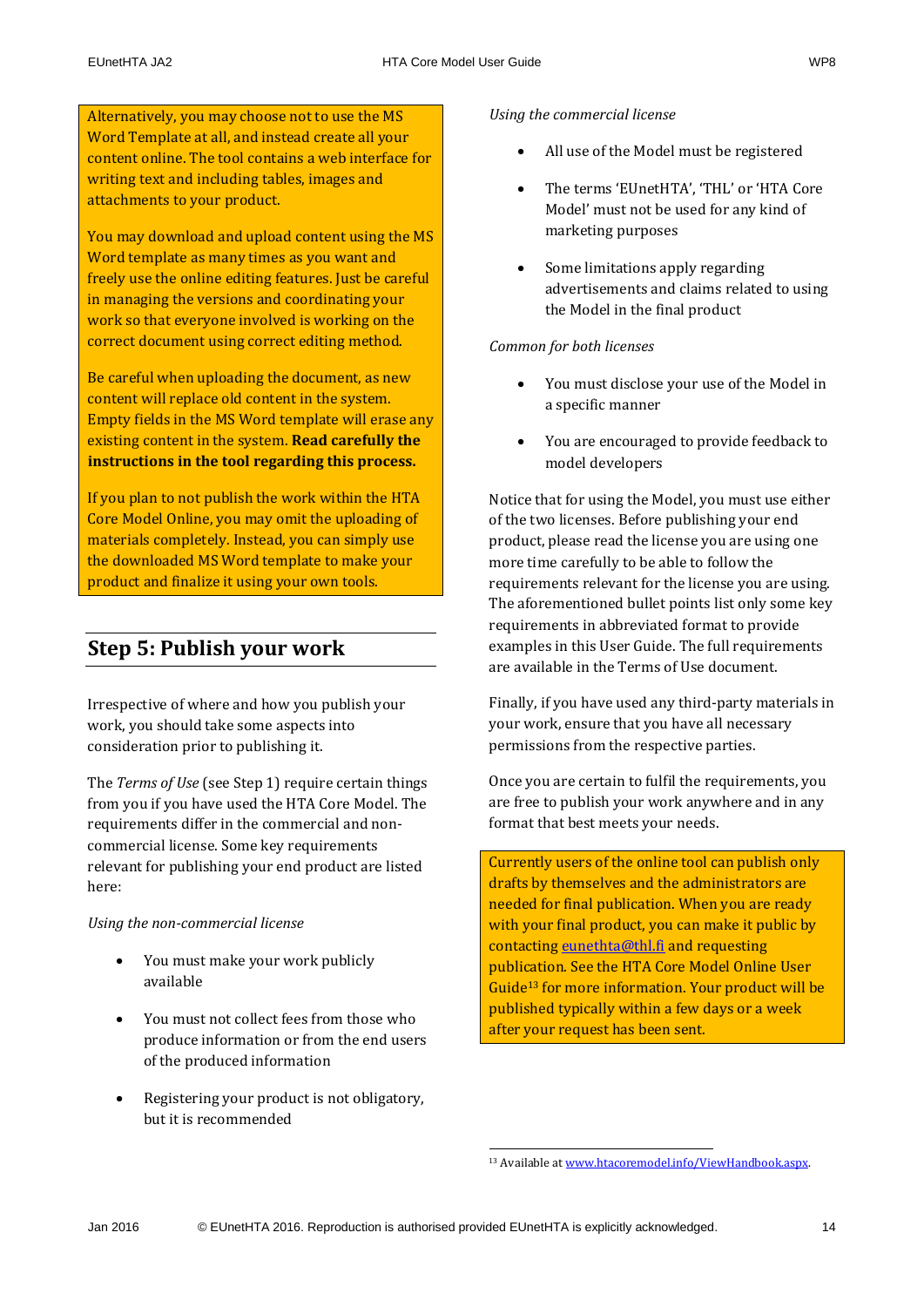### <span id="page-14-0"></span>**APPENDICES**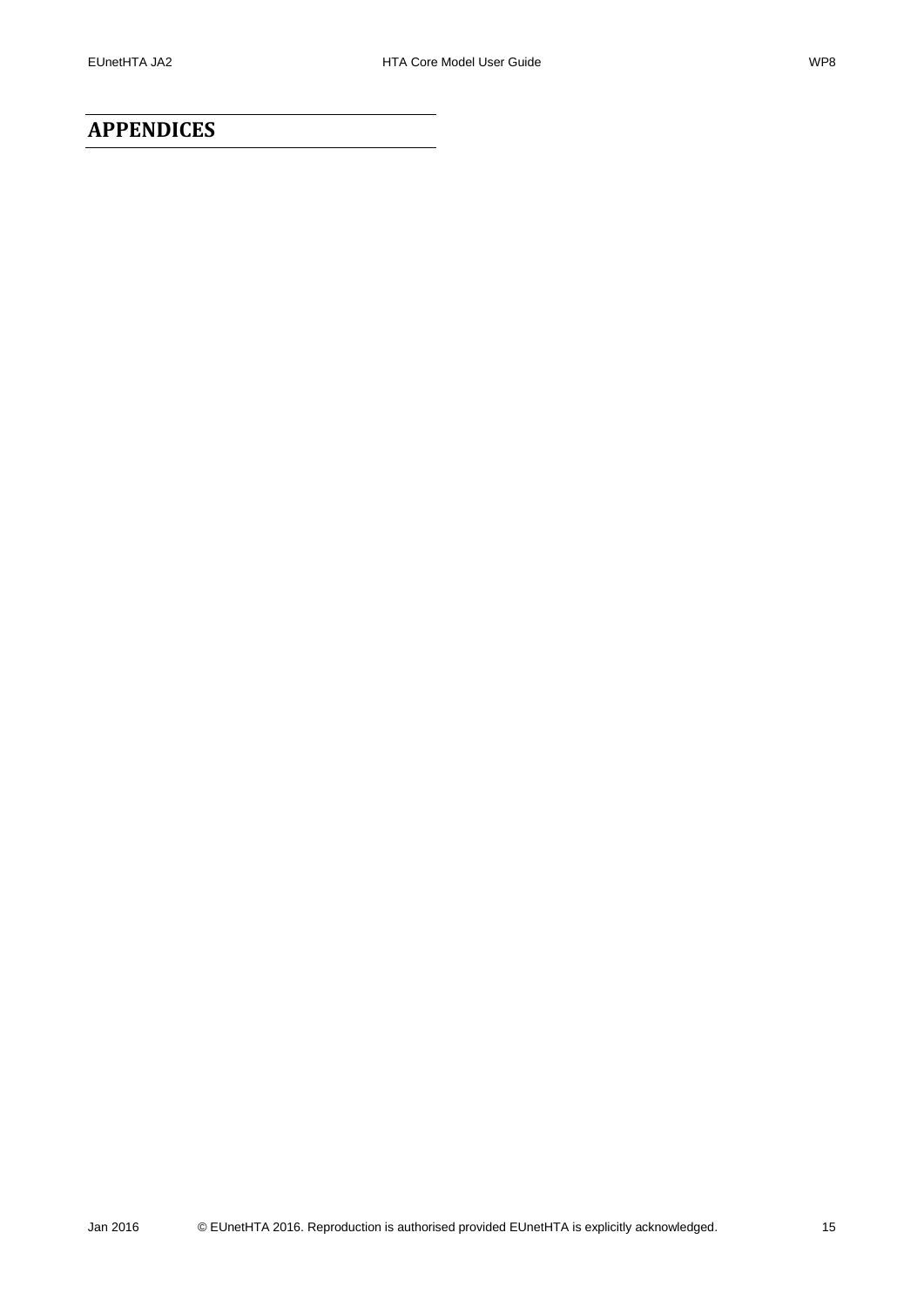### <span id="page-15-0"></span>**Appendix 1: Terms and concepts**

**Application of the HTA Core Model:** Different kinds of technologies (e.g. surgical interventions or pharmaceuticals) may require different questions to be asked in an assessment and the answers to the questions may require different research methods. An application of the HTA Core Model is built for assessing a specific kind of health technology. Different applications all draw from the same pool of assessment elements, but not all elements are used in all applications. Separate applications may exist for different types of assessments (e.g. full vs. rapid assessment).

**Assessment element:** The basic unit of the model. Defines a piece of information that describes the technology or the consequences or implications of its use, or any other aspect relevant for the assessment, such as the patients and the disease for which it is applied. Each assessment element contains an "issue", which is a question that should be answered in an HTA. Not all issues, however, are relevant to all technologies/settings/projects, and hence their relevance is considered separately for each assessment. Elements are defined through a combination of domain, topic and issue.

**Collection:** Core HTA information published in a standardized format. Each collection contains a) a set of question-answer pairs (e.g. as result cards in which each research question is answered in a concise manner), b) general content (e.g. summary, introduction and discussion) that combines the questions and answers (or result cards) into a coherent information package, and c) optional appendices that enable inclusion of additional information to the results without crowding the result cards' content. Appendices may also be relevant to one or more domains (these are respectively called domain-level and collection-level appendices).

**Core HTA information:** Any information on a technology that has been produced following the ontology and the common reporting structure of the HTA Core Model. This information has high potential for being shareable and transferable knowledge.

**Core HTA:** An actual assessment that a) has been conducted using the HTA Core Model and b) has considered all core elements of all 9 domains. Some elements may be defined as irrelevant, but such exclusions should be documented. A core HTA contains a summary chapter that draws together key findings of various domains, but does not make recommendations regarding the use of technology. Through the wide scope, focus on core elements and the summary, a core HTA gives an overview of a technology that is likely to be useful in the European context. A core HTA can be used as a basis for producing local HTA reports that take into account local circumstances (e.g. epidemiology, organisation, resources, values). A core HTA is published as a collection within the HTA Core Model Online.

**Domain:** A wide perspective within which technology is considered. It provides an angle of viewing the use, consequences and implications of technology. A standard set of domains is used in the HTA Core Model. See also Topic and Issue.

**Element card:** Each assessment element is connected in the Model to an element card, which provides tangible information on the element and its relations to other elements. A card may provide advice on how to answer the question defined by the element. Two characteristics within a card (importance and transferability) define whether an element is a "core element" or "non-core element". While assessment elements are generic (i.e. one element can belong to several applications of the HTA Core Model), element cards are application-specific (i.e. the cards describing an element within different applications may be different).

**HTA Core Model:** A methodological framework for joint production and sharing of HTA information. The Model consists of three components: 1) an ontology containing a set of generic questions that define the contents of an HTA, 2) methodological guidance that assists in answering the questions and 3) a common reporting structure that enables standardised reporting of HTAs.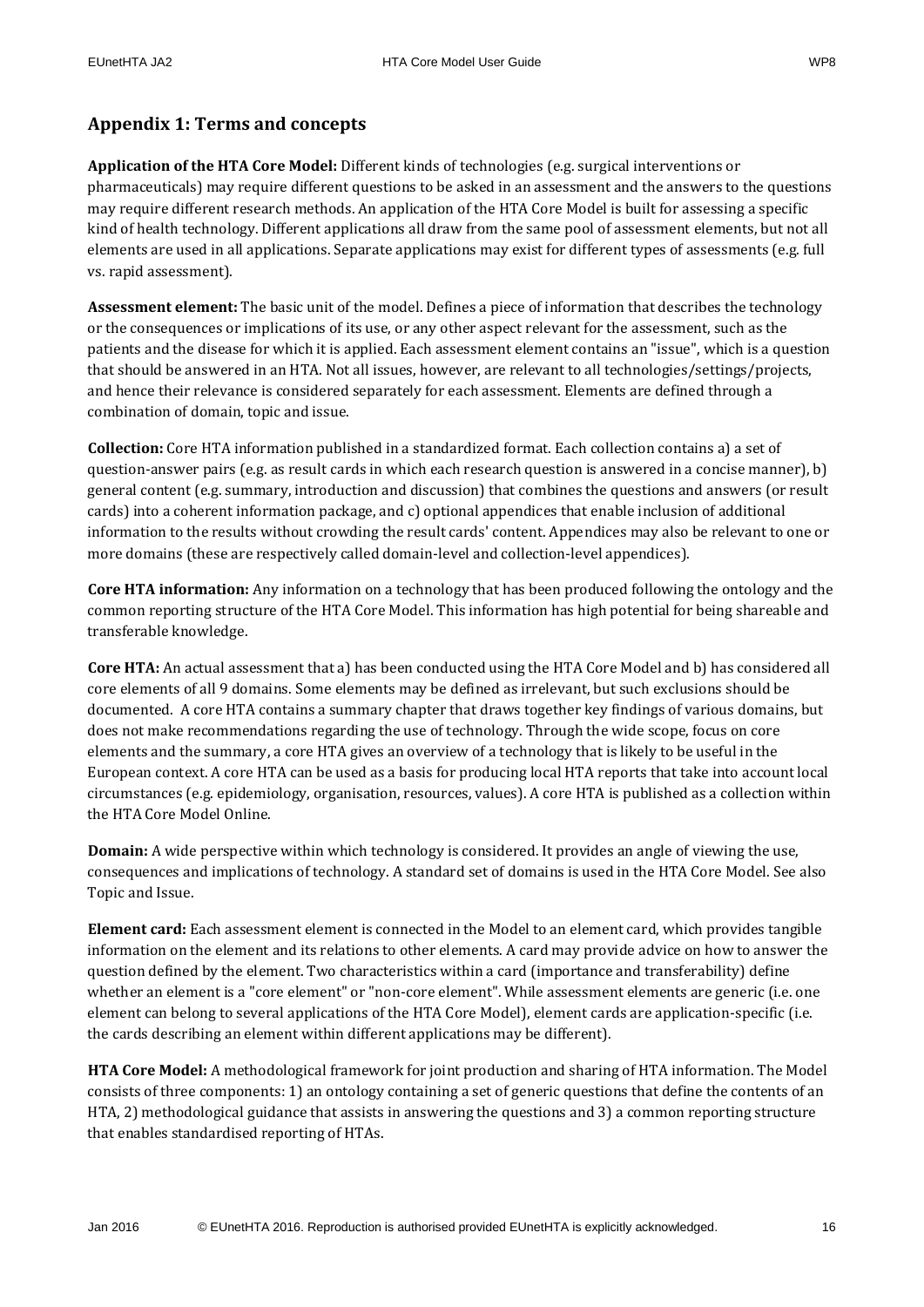**Issue:** An even more specific area of consideration within any of the topics. One topic typically consists of several issues, but it may also contain only one issue. An issue is always expressed as a question that can be answered through answering one or more research questions. See also Domain and Topic.

**Result card:** After a question deriving from an assessment element has been answered through appropriate research, the answer can be recorded in a result card. The information should be in a concise form, fitting into 1 or 2 pages. More extensive materials (e.g. long texts or large tables) can be added as appendices, which can be relevant to one or more result cards.

**Structured HTA information:** Information on any aspect of health technology created through answering the issues defined in the assessment elements of the HTA Core Model.

**Topic:** A more specific area of consideration within the domains. One domain is divided into several topics. Similar topics may be addressed within more than one domain. See also Domain and Issue.

The content of this appendix is an excerpt from the HTA Core Model Handbook, available at [www.htacoremodel.info/ViewHandbook.aspx.](http://www.htacoremodel.info/ViewHandbook.aspx)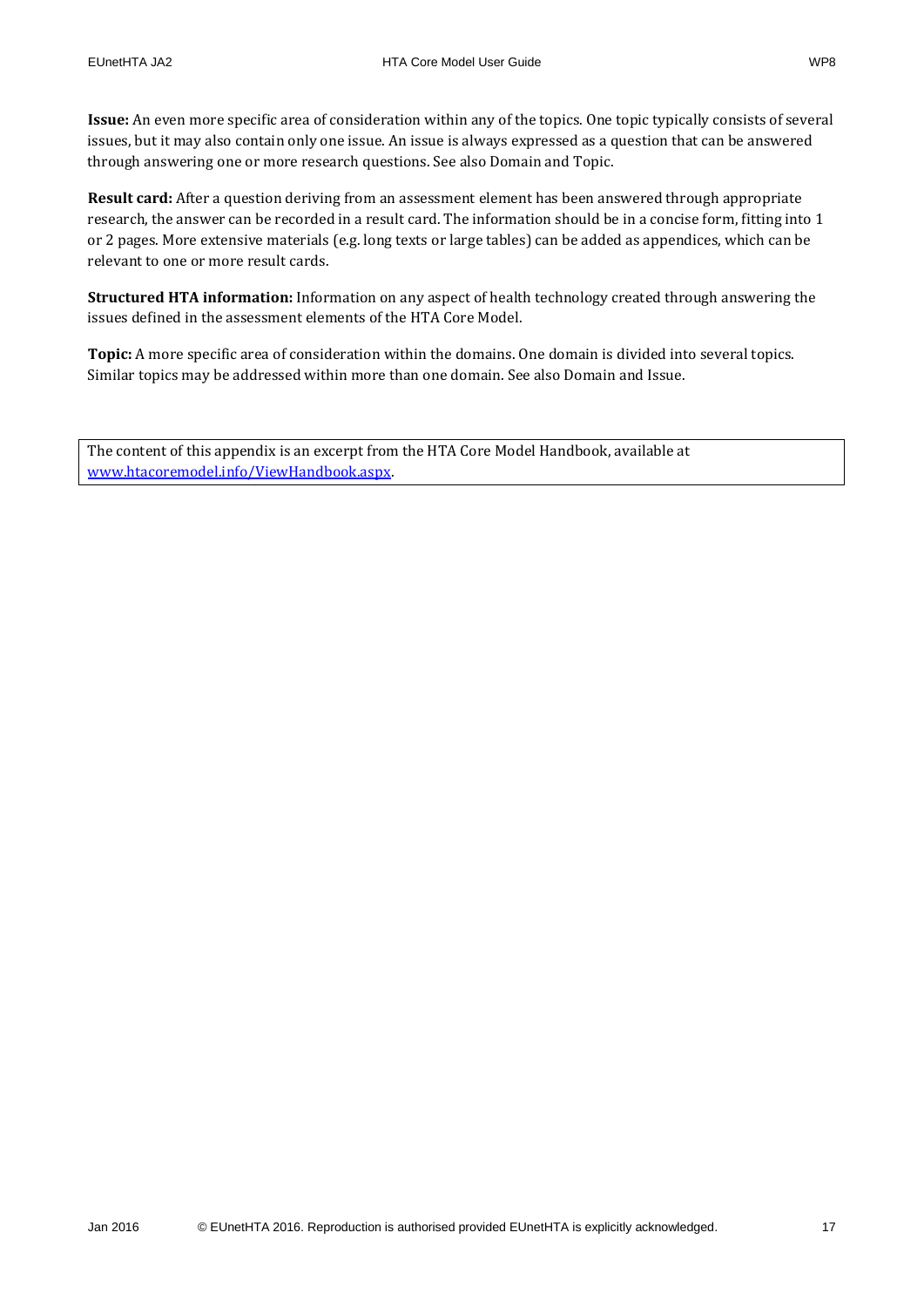### <span id="page-17-0"></span>**Appendix 2: HTA Core Model Applications**

| <b>Application</b>                                   | <b>Purpose of use</b>  | <b>Purpose</b>                                                                                                                                                                                                                                                                                                                                                      |
|------------------------------------------------------|------------------------|---------------------------------------------------------------------------------------------------------------------------------------------------------------------------------------------------------------------------------------------------------------------------------------------------------------------------------------------------------------------|
| Diagnostic technologies                              | <b>Full assessment</b> | Assessment of any technology or procedure used to<br>confirm, exclude or classify disease, or to monitor progress<br>of the disease or the response to therapy. Does not include<br>all generic questions or other content relevant for<br>prognostic tests.                                                                                                        |
| Medical and surgical<br>interventions                | Full assessment        | Assessment of all therapeutic acts or methods of interfering<br>with the aetiology, symptoms, or progress of a health<br>condition.                                                                                                                                                                                                                                 |
| Pharmaceuticals                                      | <b>Full assessment</b> | Assessment of pharmaceutical products.                                                                                                                                                                                                                                                                                                                              |
| Screening technologies                               | Full assessment        | Assessment of full population screening programmes.<br>Not suitable for a) assessing the accuracy of a single test to<br>determine exposure/risk factor or disease, or b) the<br>effectiveness of opportunistic screening practices.                                                                                                                                |
| Rapid relative<br>effectiveness assessments<br>(REA) | Rapid REA              | Rapid relative-effectiveness assessment of pharmaceutical<br>products, diagnostic technologies, medical and surgical<br>interventions, and screening.<br>Notice: while the model application does not separate<br>between different types of technology, separate sets of<br>assessment elements have been marked as "mandatory" in<br>a separate procedure manual. |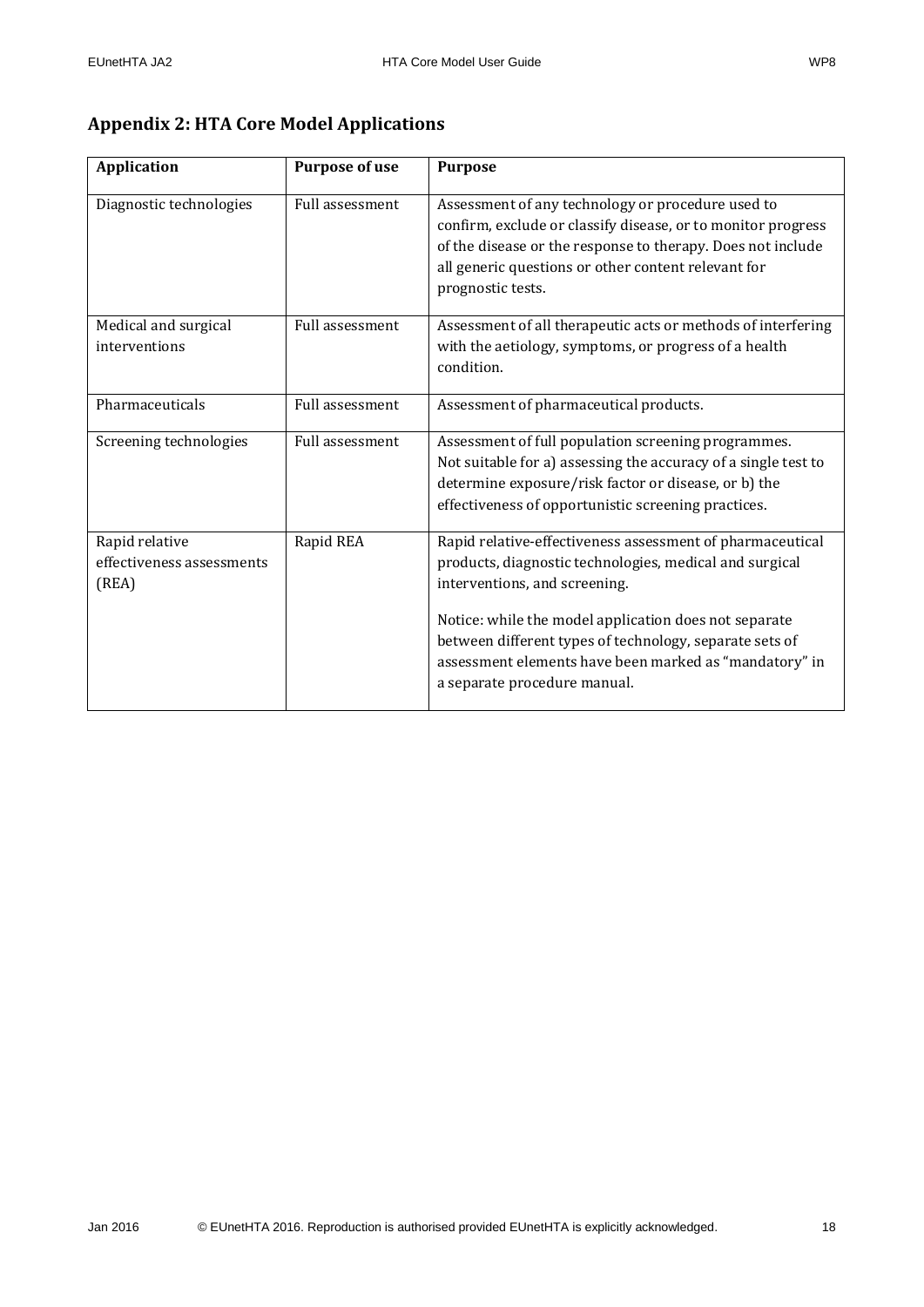### <span id="page-18-0"></span>**Appendix 3: Ethics of HTA**

Ethical aspects of health technologies should be considered in HTAs and thus they are included in the HTA Core Model. Ethics, however, also has a broader application within the field of HTA. The assessments themselves should be designed in such a way that key ethical principles are considered and respected.

In order to safeguard against unethical use of technologies and to provide information about how they can instead be used in a beneficial way, every HTA process should be performed with consideration paid to the following ethical issues:

- The driving forces (and valued interests) behind the plan to perform the assessment at this particular stage should be identified, including the stakeholders and the whole HTA organisation.
- The morally relevant reasons for performing/not performing an HTA on the topic should be identified.
- The interests of the technology producers should be identified.
- Possible related technologies that are morally contentious should be identified.
- The interests of the content expert group should be discussed openly in order for the work to be conducted in an objective and independent way.
- The choice of endpoints in the assessment has to be carefully considered.
- The morally relevant issues related to the selection of meta-analyses and studies the HTA means to include must be identified.
- The scope of the HTA and the choice of research methods (e.g. inclusion of other assessment aspects than effectiveness in the literature searches).

These issues are discussed in further detail in the Appendix Intro-Eth.

The content of this page is an excerpt from the HTA Core Model 3.0, chapter *Introduction*. See Model documentation at [www.htacoremodel.info/BrowseModel.aspx](http://www.htacoremodel.info/BrowseModel.aspx) (all contents of version 3.0) for the appendix.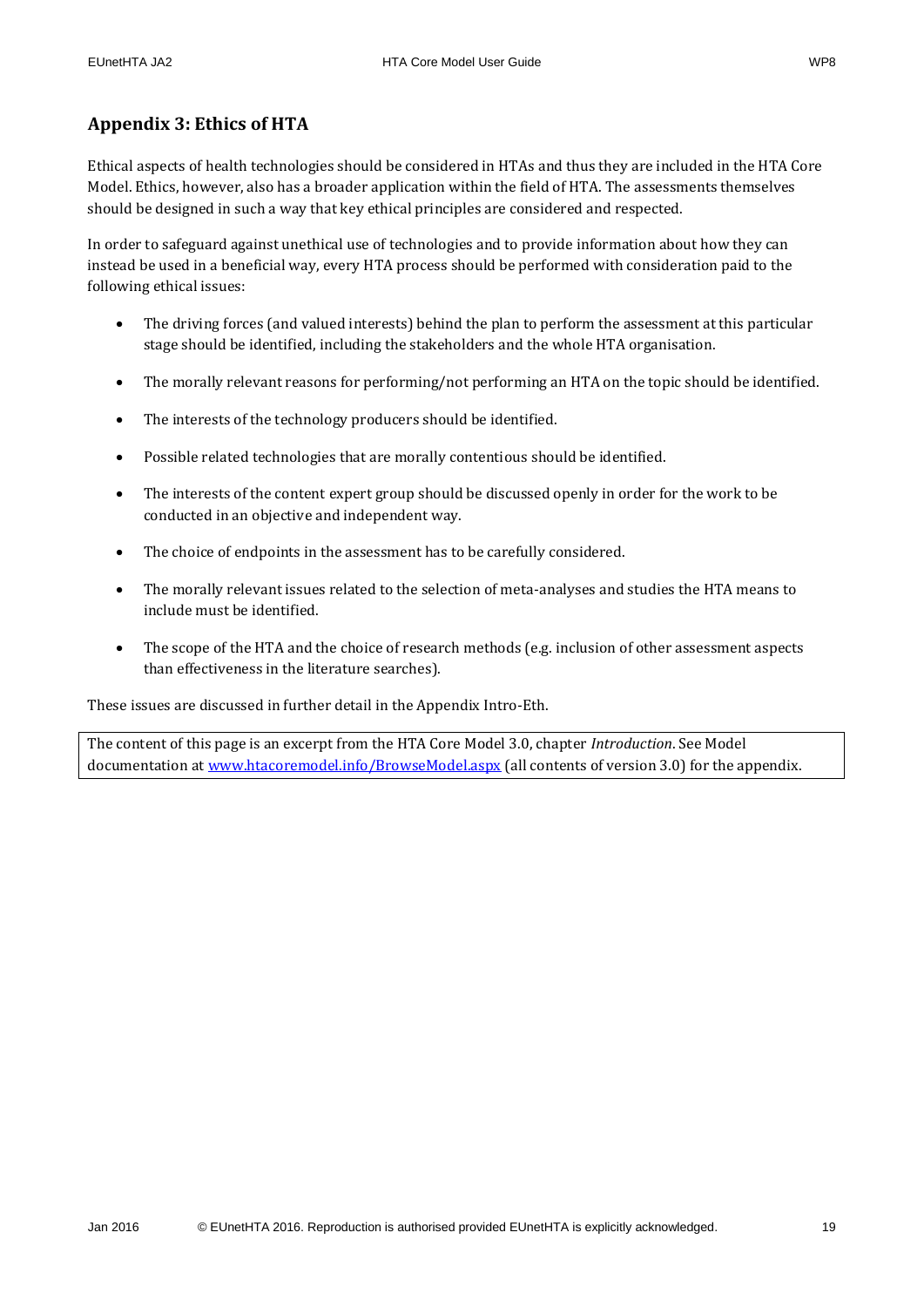### <span id="page-19-0"></span>**Appendix 4: Scoping template**

Sufficiently detailed and well communicated scope is particularly essential in large collaborative HTA projects. It should guide all participants throughout the assessment and ensure that the analysis within different domains has the same target. Further adjustments and extensions to the project scope may be done at domain level (see instructions on 'Domain framing' in the User Guide.

In the HTA Core Model Online, the scope contains the following elements:

- Technology and its intended use
- Target condition (disease or health condition)
- Target population (often a subgroup of those who have or may have the target condition)
- Comparison
- Main outcomes for each domain

| <b>Scoping element</b>             | <b>Description</b>                                                                                                                                                                                                                                                                                                                                                                                                                                                                                                                |
|------------------------------------|-----------------------------------------------------------------------------------------------------------------------------------------------------------------------------------------------------------------------------------------------------------------------------------------------------------------------------------------------------------------------------------------------------------------------------------------------------------------------------------------------------------------------------------|
| Technology and its<br>intended use | The authors should describe the technology in a detailed enough manner to<br>distinguish it from other relevant technologies. There is possibly a need to<br>restrict the scope e.g. to certain types of the technology or to the newer<br>device generations. The intended use of the technology in this particular<br>assessment should be described, e.g. whether it is about treatment (first<br>line/second line) or prevention, diagnosing or screening, or monitoring or<br>determining prognosis of the target condition. |
| Target condition                   | The authors should provide a name and a brief description for the disease or<br>health condition (of certain grade or severity) that is targeted by the use of<br>the technology and provide ICD-10 code and MeSH-terms for it.                                                                                                                                                                                                                                                                                                   |
| Target population                  | The target population is typically a subgroup of all the individuals who have<br>the disease or who are in (low/high) risk of having the disease. There may be<br>limits for e.g. age and sex.                                                                                                                                                                                                                                                                                                                                    |
| Comparison                         | The technology can be compared to e.g. another specific technology,<br>management pathway without the technology, usual care, not doing<br>anything, or a placebo intervention. This should be described in a detailed<br>enough manner to distinguish it from other relevant comparators.                                                                                                                                                                                                                                        |
| Main outcomes for each<br>domain   | Authors should provide an overview of the main outcomes for this project,<br>considering each domain included in the project. The aim is to ensure overall<br>clarity of the project scope. More detailed definition of all relevant outcomes<br>or areas of interest will be provided in the subsequent phases of the project.                                                                                                                                                                                                   |

The scoping template presented here is closely related to the PICO system (Patients, Intervention, Comparison, Outcomes) used in clinical research. It is, however, more explicit regarding some choices. This is to ensure that potentially very large research groups, containing experts from both clinical and non-clinical scientific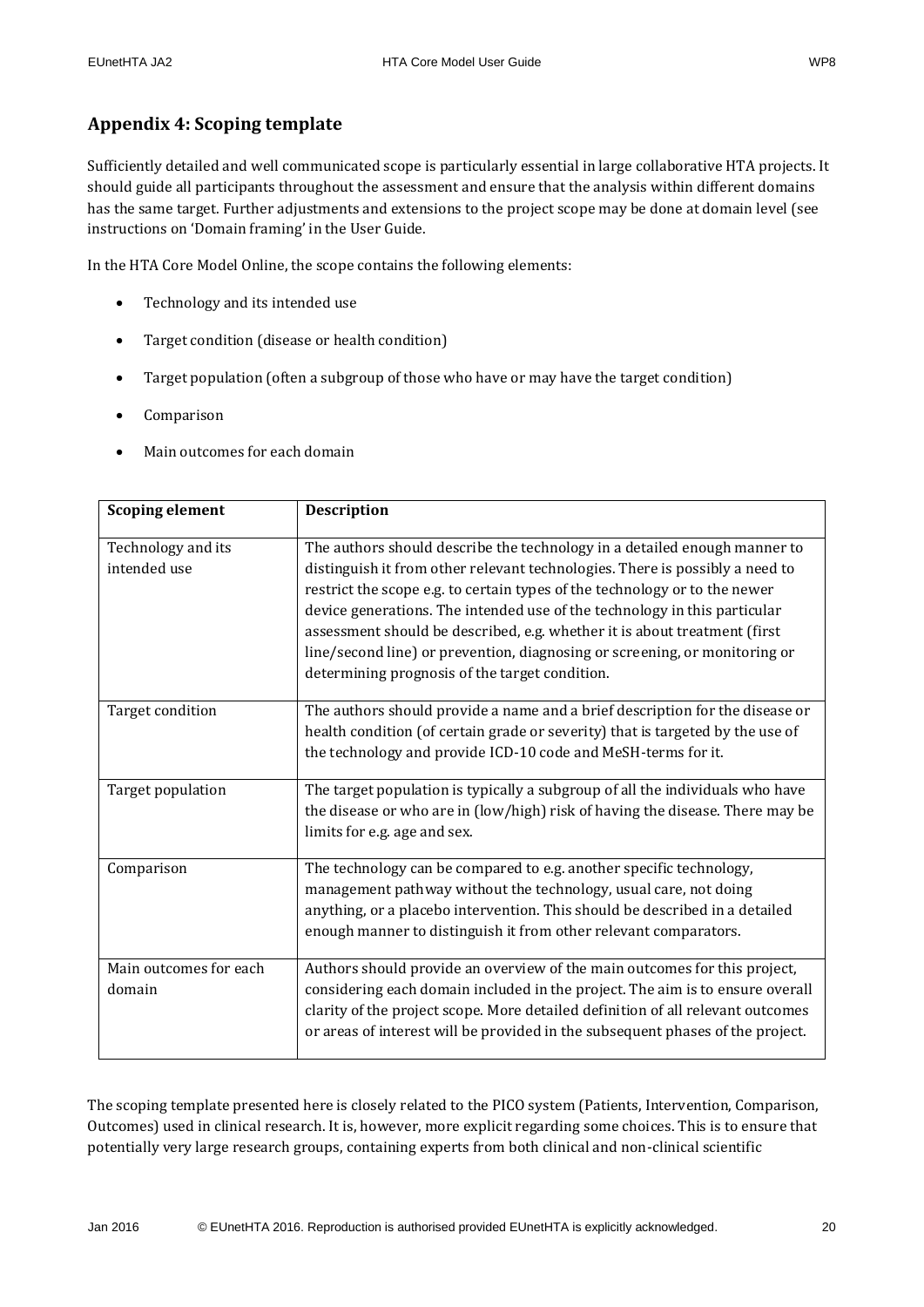disciplines, would be able to focus their effort on the same scope as well as possible. For those more familiar with the PICO, the following table indicates the relations of these two systems:

| <b>PICO</b>  | <b>HTA Core Model Online</b>                                                                                 |
|--------------|--------------------------------------------------------------------------------------------------------------|
| Patients     | Target condition AND Target population                                                                       |
| Intervention | Technology and its intended use                                                                              |
| Comparison   | Comparison                                                                                                   |
| Outcomes     | Main outcomes for each domain AND outcomes defined<br>later for individual assessment elements (if relevant) |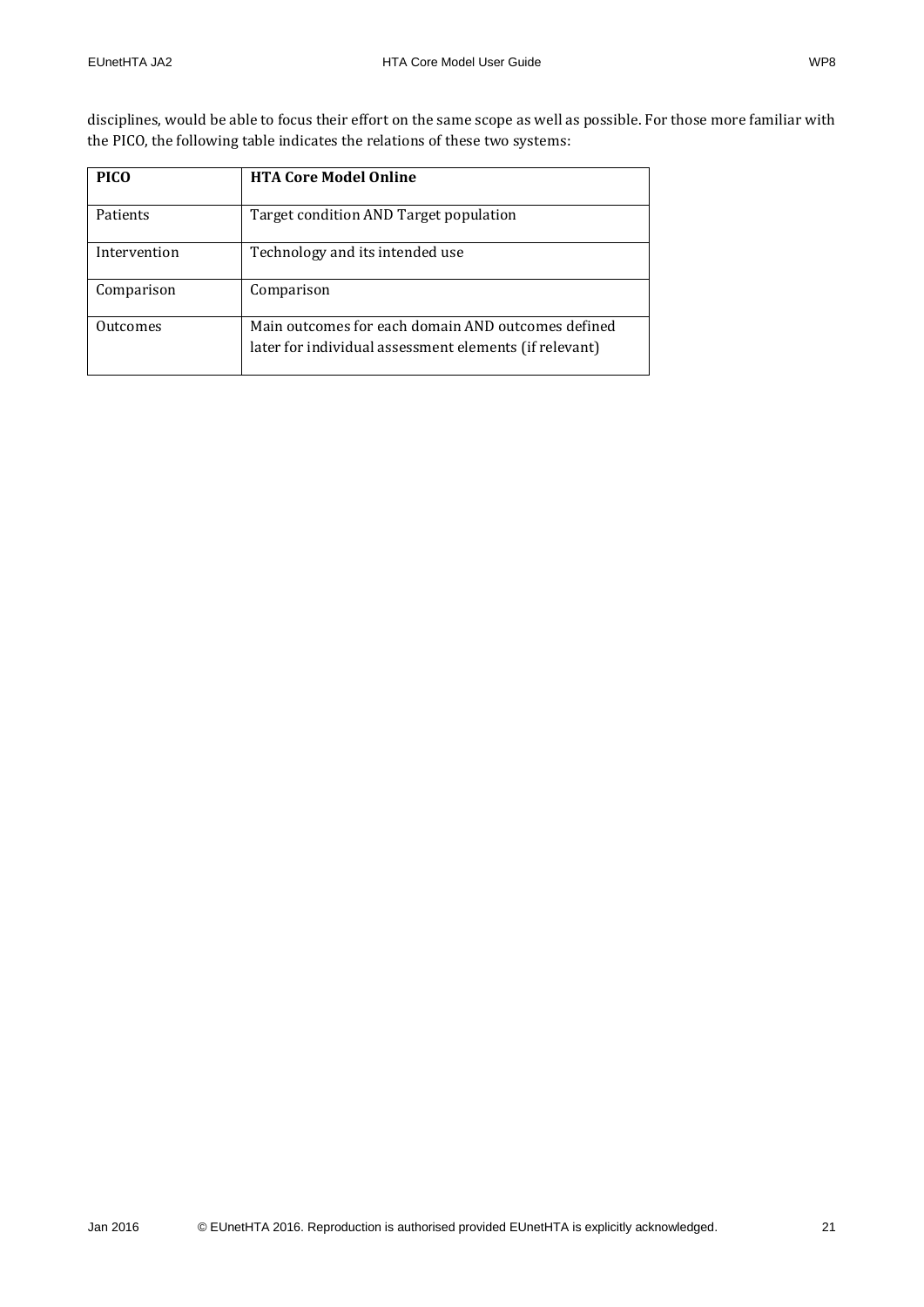<span id="page-21-0"></span>The generic questions included in various domains are listed in the following tables, organised by topics. The *assessment element ID* is a unique identifier for each element, but no other meanings are attached to it, i.e. it does not indicate the domain or the order of elements within a domain. The order in which the elements are presented below represents the model developers' view on a logical order within domains. Researchers may, however, use the elements in any order that best meets the project's needs. Shared elements are displayed in all domains they belong to. Notice that not all elements are included in all model applications. Please consult the application-specific assessment element tables, available at [www.htacoremodel.info/BrowseModel.aspx](http://www.htacoremodel.info/BrowseModel.aspx) for more specific lists of elements within particular applications and for further information on the elements (e.g. their clarifications and question-specific methodological guidance). The aforementioned information is easily available for users of the HTA Core Model after selecting a model application for their project.

The assessment elements listed in this appendix are from the HTA Core Model 3.0 for the production of core HTAs (i.e. full assessments). For assessment elements within the rapid REA application, please see the relevant application and its separate procedure manual.

| <b>Topic</b>                                  | <b>Issue</b>                                                                                                     | <b>Assessment</b><br>element ID |
|-----------------------------------------------|------------------------------------------------------------------------------------------------------------------|---------------------------------|
| <b>Target Population</b>                      | What is the target population in this assessment?                                                                | A0007                           |
| <b>Target Population</b>                      | How many people belong to the target population?                                                                 | A0023                           |
| <b>Target Condition</b>                       | What is the disease or health condition in the scope of this<br>assessment?                                      | A0002                           |
| <b>Target Condition</b>                       | What are the known risk factors for the disease or health condition?                                             | A0003                           |
| <b>Target Condition</b>                       | What is the natural course of the disease or health condition?                                                   | A0004                           |
| <b>Target Condition</b>                       | What are the symptoms and the burden of disease or health condition<br>for the patient?                          | A0005                           |
| <b>Target Condition</b>                       | What are the consequences of the disease or health condition for the<br>society?                                 | A0006                           |
| <b>Target Condition</b>                       | What aspects of the consequences/burden of disease are targeted by<br>the technology?                            | A0009                           |
| <b>Current Management</b><br>of the Condition | What are the other typical or common alternatives to the current<br>technology?                                  | A0018                           |
| <b>Current Management</b><br>of the Condition | How is the disease or health condition currently diagnosed according<br>to published guidelines and in practice? | A0024                           |
| <b>Current Management</b><br>of the Condition | How is the disease or health condition currently managed according<br>to published guidelines and in practice?   | A0025                           |

### <span id="page-21-1"></span>*Health Problem and Current Use of the Technology (CUR)*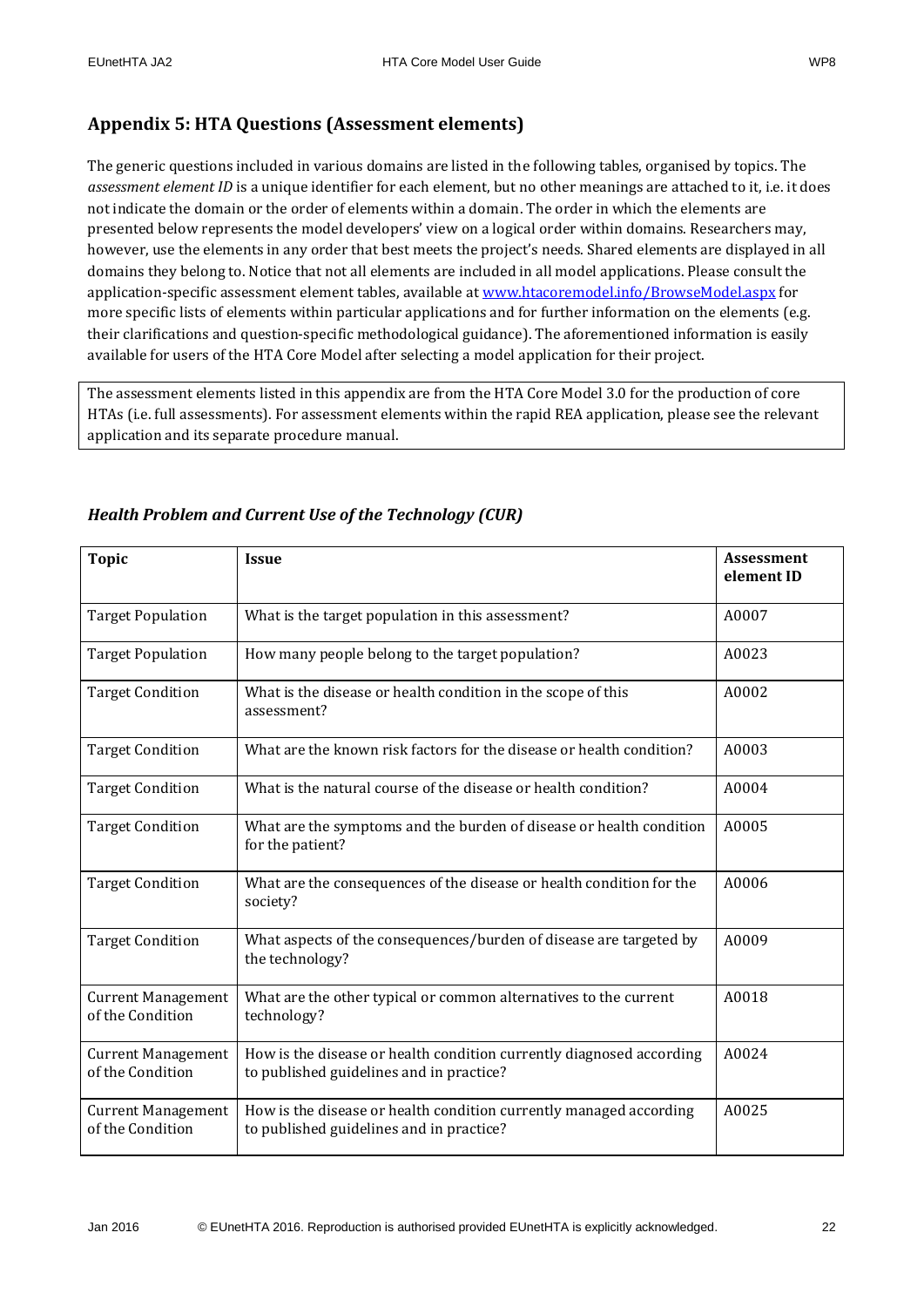| <b>Topic</b>             | <b>Issue</b>                                                                                                                                                   | <b>Assessment</b><br>element ID |
|--------------------------|----------------------------------------------------------------------------------------------------------------------------------------------------------------|---------------------------------|
| Utilisation              | For which health conditions and populations, and for what purposes<br>is the technology used?                                                                  | A0001                           |
| Utilisation              | How much are the technologies utilised?                                                                                                                        | A0011                           |
| Utilisation              | What kind of variations in use are there across<br>countries/regions/settings?                                                                                 | A0012                           |
| Utilisation              | Who decides which people are eligible for the technology and on what<br>basis?                                                                                 | G0009                           |
| Utilisation              | Is the technology a new, innovative mode of care, an add-on to, or<br>modification of a standard mode of care, or a replacement of a<br>standard mode of care? | F0001                           |
| <b>Regulatory Status</b> | For which indications has the technology received marketing<br>authorisation or CE marking?                                                                    | A0020                           |
| <b>Regulatory Status</b> | What is the reimbursement status of the technology?                                                                                                            | A0021                           |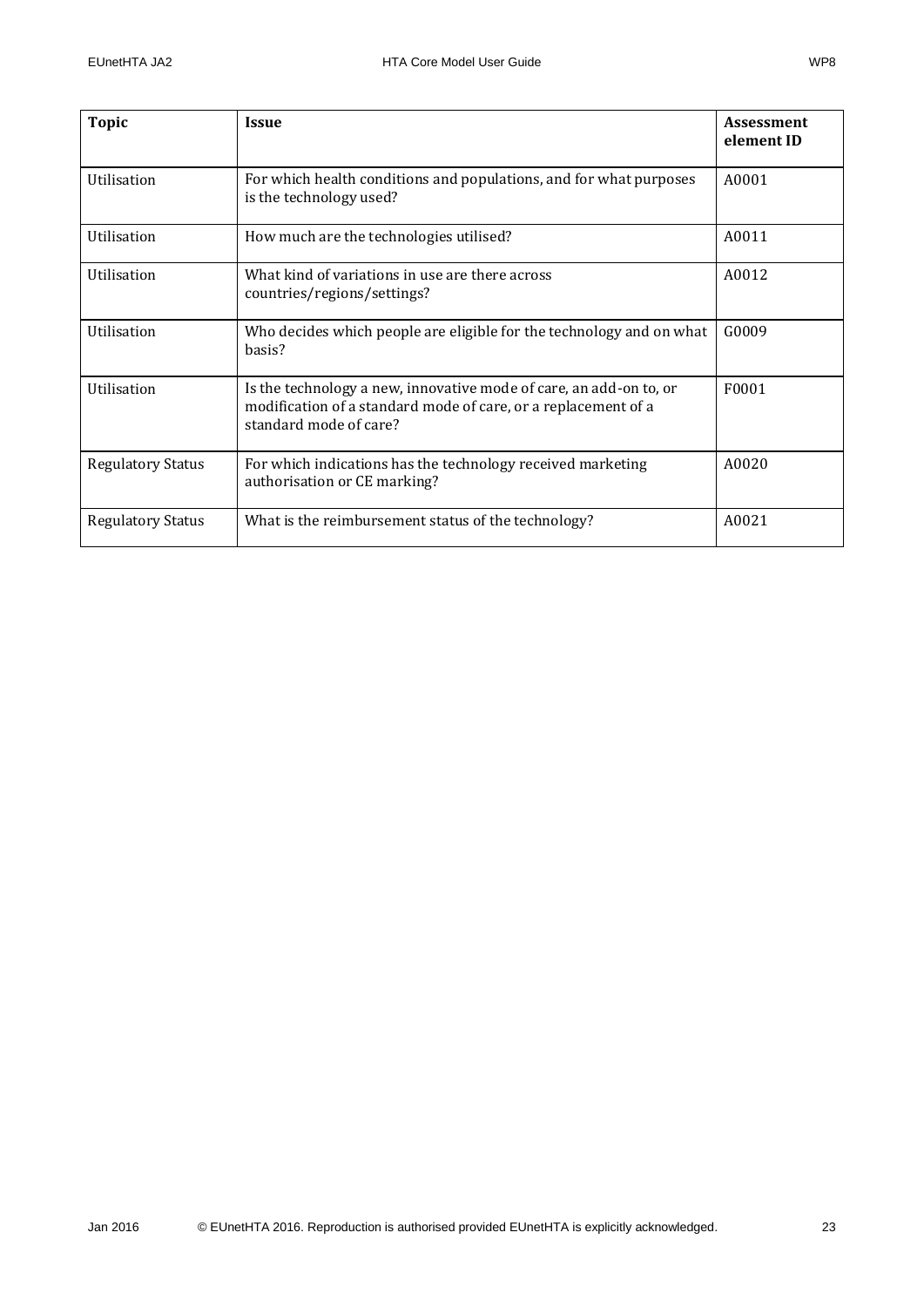### <span id="page-23-0"></span>*Description and technical characteristics of technology (TEC)*

| <b>Topic</b>                                             | <b>Issue</b>                                                                                                                                        | <b>Assessment</b><br>element ID |
|----------------------------------------------------------|-----------------------------------------------------------------------------------------------------------------------------------------------------|---------------------------------|
| Features of the technology                               | What is this technology and the comparator(s)?                                                                                                      | B0001                           |
| Features of the technology                               | What is the claimed benefit of the technology in relation to<br>the comparator(s)?                                                                  | B0002                           |
| Features of the technology                               | What is the phase of development and implementation of<br>the technology and the comparator(s)?                                                     | <b>B0003</b>                    |
| Features of the technology                               | Who administers the technology and the comparator(s)<br>and in what context and level of care are they provided?                                    | B0004                           |
| Features of the technology                               | Are reference values or cut-off points clearly established?                                                                                         | B0018                           |
| <b>Regulatory Status</b>                                 | For which indications has the technology received<br>marketing authorisation or CE marking?                                                         | A0020                           |
| <b>Regulatory Status</b>                                 | What is the reimbursement status of the technology?                                                                                                 | A0021                           |
| Investments and tools required<br>to use the technology  | What material investments are needed to use the<br>technology?                                                                                      | B0007                           |
| Investments and tools required<br>to use the technology  | What kind of special premises are needed to use the<br>technology and the comparator(s)?                                                            | <b>B0008</b>                    |
| Investments and tools required<br>to use the technology  | What equipment and supplies are needed to use the<br>technology and the comparator(s)?                                                              | B0009                           |
| Investments and tools required<br>to use the technology  | What kind of data/records and/or registry is needed to<br>monitor the use of the technology and the comparator(s)?                                  | B0010                           |
| Training and information<br>needed to use the technology | What kinds of requirements in terms of qualification and<br>quality assurance processes are needed for the use or<br>maintenance of the technology? | B0012                           |
| Training and information<br>needed to use the technology | What kinds of skills and training characteristics and<br>information are needed for the personnel/caregivers using<br>this technology?              | B0013                           |
| Training and information<br>needed to use the technology | What kind of training resources and information should be<br>provided to the patient who uses the technology, or for his<br>family?                 | B0014                           |
| Training and information<br>needed to use the technology | What information about the technology should be provided<br>to patients outside the target group and to the general<br>public?                      | B0015                           |
| Other                                                    | Who manufactures the technology?                                                                                                                    | A0022                           |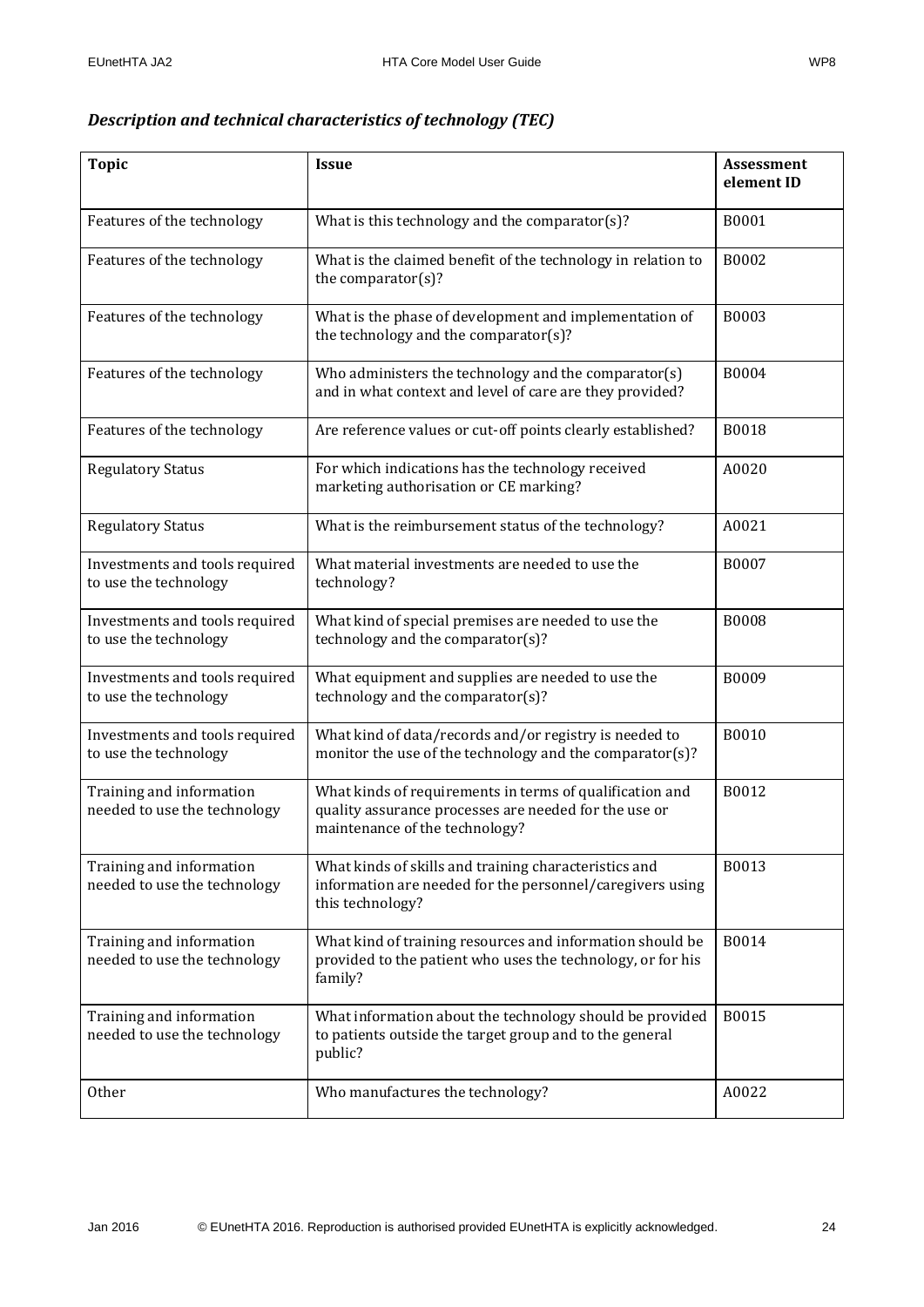### <span id="page-24-0"></span>*Safety (SAF)*

| <b>Topic</b>              | <b>Issue</b>                                                                                                                                                      | <b>Assessment</b><br>element ID |
|---------------------------|-------------------------------------------------------------------------------------------------------------------------------------------------------------------|---------------------------------|
| Patient safety            | How safe is the technology in relation to the comparator(s)?                                                                                                      | C0008                           |
| Patient safety            | Are the harms related to dosage or frequency of applying the<br>technology?                                                                                       | C0002                           |
| Patient safety            | How does the frequency or severity of harms change over time or in<br>different settings?                                                                         | C0004                           |
| Patient safety            | What are the susceptible patient groups that are more likely to be<br>harmed through the use of the technology?                                                   | C0005                           |
| Patient safety            | What are the consequences of false positive, false negative and<br>incidental findings generated by using the technology from the<br>viewpoint of patient safety? | C0006                           |
| Patient safety            | Are the technology and comparator(s) associated with user-dependent<br>harms?                                                                                     | C0007                           |
| Occupational<br>safety    | What kind of occupational harms can occur when using the technology?                                                                                              | C0020                           |
| Environmental<br>safety   | What kind of risks for the public and the environment may occur when<br>using the technology?                                                                     | C0040                           |
| Safety risk<br>management | How can one reduce safety risks for patients (including technology-<br>, user-, and patient-dependent aspects)?                                                   | C0062                           |
| Safety risk<br>management | How can one reduce safety risks for professionals (including technology-<br>, user-, and patient-dependent aspects)?                                              | C0063                           |
| Safety risk<br>management | How can one reduce safety risks for the environment<br>(including technology-, user-, and patient-dependent aspects)                                              | C0064                           |
| Safety risk<br>management | What kind of data/records and/or registry is needed to monitor the use<br>of the technology and the comparator(s)?                                                | B0010                           |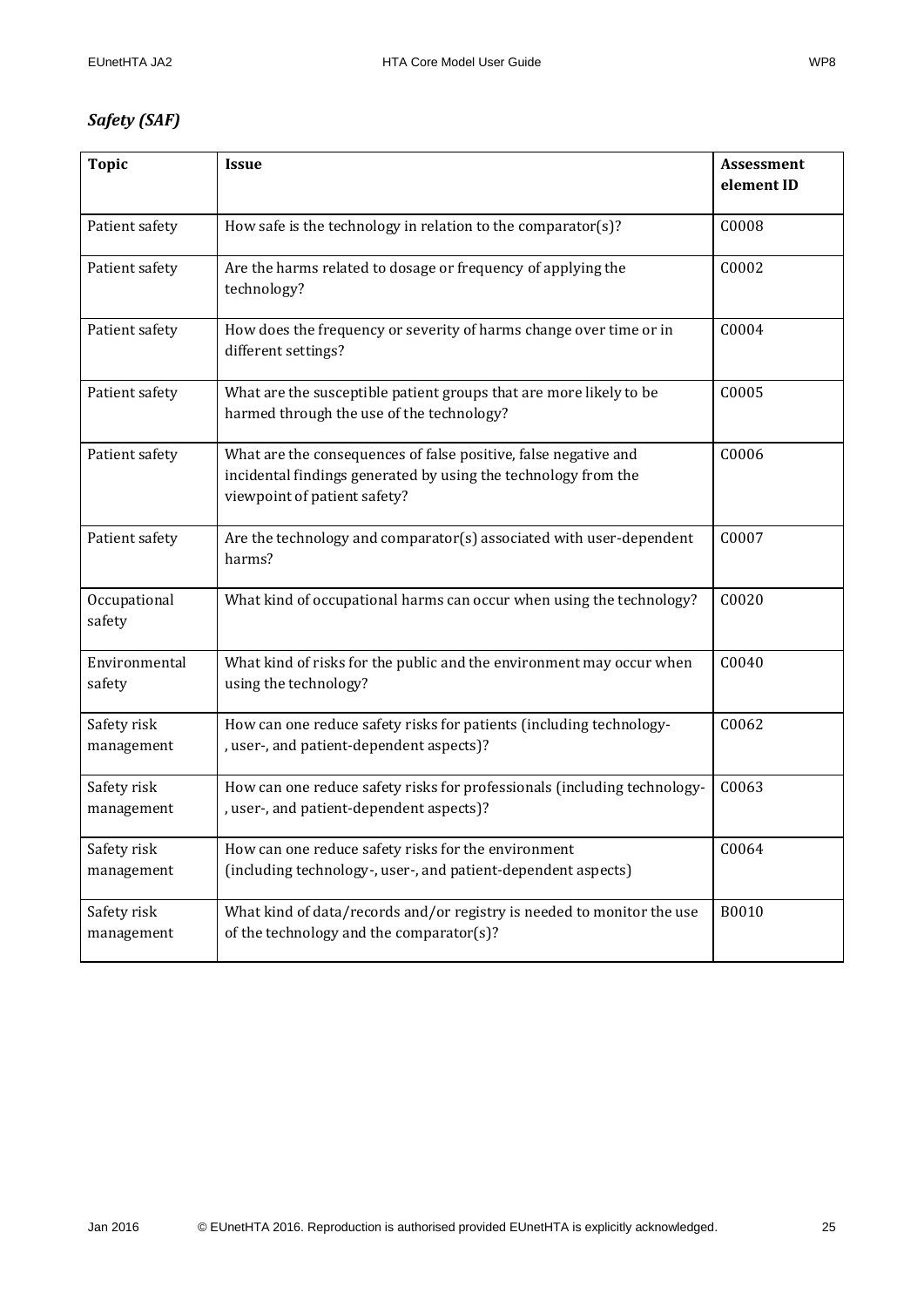### <span id="page-25-0"></span>*Clinical Effectiveness (EFF)*

| <b>Topic</b>                      | <b>Issue</b>                                                                                                      | Assessment<br>element ID |
|-----------------------------------|-------------------------------------------------------------------------------------------------------------------|--------------------------|
|                                   |                                                                                                                   |                          |
| Mortality                         | What is the expected beneficial effect of the technology on mortality?                                            | D0001                    |
| Morbidity                         | How does the technology modify the effectiveness of subsequent<br>interventions?                                  | D0026                    |
| Morbidity                         | How does the technology affect symptoms and findings (severity,<br>frequency) of the disease or health condition? | D0005                    |
| Morbidity                         | How does the technology modify the magnitude and frequency of<br>morbidity?                                       | D0032                    |
| Morbidity                         | How does the technology affect progression (or recurrence) of the<br>disease or health condition?                 | D0006                    |
| Function                          | What is the effect of the technology on patients' body functions?                                                 | D0011                    |
| Function                          | What is the effect of the technology on work ability?                                                             | D0014                    |
| Function                          | What is the effect of the technology on return to previous living<br>conditions?                                  | D0015                    |
| Function                          | How does the use of the technology affect activities of daily living?                                             | D0016                    |
| Health-related<br>quality of life | What is the effect of the technology on generic health-related quality of<br>life?                                | D0012                    |
| Health-related<br>quality of life | What is the effect of the technology on disease-specific quality of life?                                         | D0013                    |
| Quality of life                   | Does the knowledge of the test result affect the patient's non-health-<br>related quality of life?                | D0030                    |
| Patient<br>satisfaction           | Were patients satisfied with the technology?                                                                      | D0017                    |
| Test-treatment<br>chain           | Is there an effective treatment for the condition the test is detecting?                                          | D0024                    |
| Test accuracy                     | What is the accuracy of the test against reference standard?                                                      | D1001                    |
| Test accuracy                     | How does the test compare to other optional tests in terms of accuracy<br>measures?                               | D1002                    |
| Test accuracy                     | What is the reference standard and how likely is it to classify the target<br>condition correctly?                | D1003                    |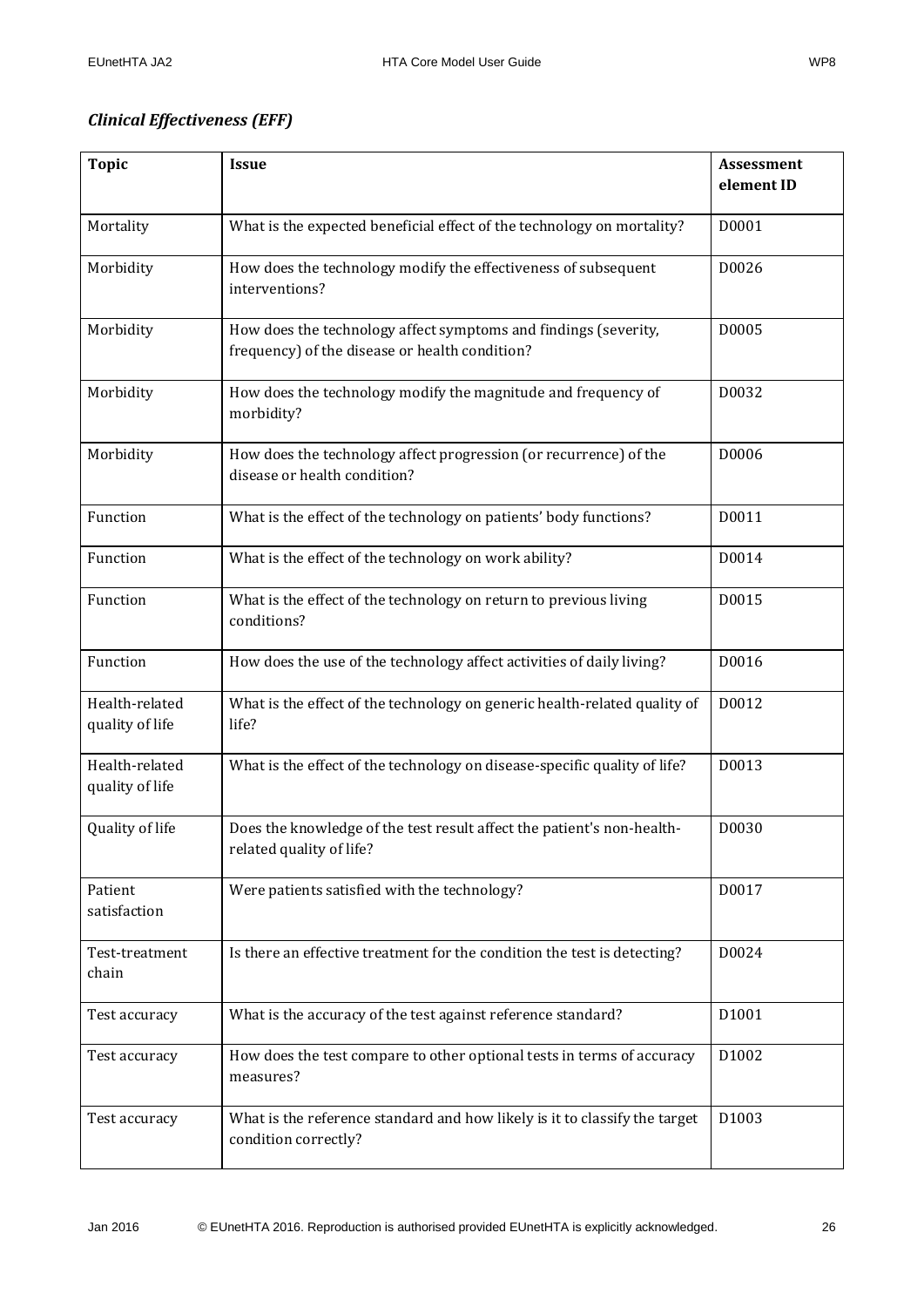| <b>Topic</b>             | <b>Issue</b>                                                                                                                                                      | <b>Assessment</b><br>element ID |
|--------------------------|-------------------------------------------------------------------------------------------------------------------------------------------------------------------|---------------------------------|
| Test accuracy            | What are the requirements for accuracy in the context where the<br>technology will be used?                                                                       | D1004                           |
| Test accuracy            | What is the optimal threshold value in this context?                                                                                                              | D1005                           |
| Test accuracy            | Does the test reliably rule in or rule out the target condition?                                                                                                  | D1006                           |
| Test accuracy            | How does test accuracy vary in different settings?                                                                                                                | D1007                           |
| Test accuracy            | What is known about the intra- and inter-observer variation in test<br>interpretation?                                                                            | D1008                           |
| Test accuracy            | Is there evidence that the replacing test is more specific or safer than<br>the old one?                                                                          | D1019                           |
| Patient safety           | What are the consequences of false positive, false negative and<br>incidental findings generated by using the technology from the<br>viewpoint of patient safety? | C0006                           |
| Change-in-<br>management | Does use of the test lead to improved detection of the condition?                                                                                                 | D0020                           |
| Change-in-<br>management | How does use of the test change physicians' management decisions?                                                                                                 | D0021                           |
| Change-in-<br>management | Does the test detect other potential health conditions that can impact<br>the subsequent management decisions?                                                    | D0022                           |
| Change-in-<br>management | How does the technology modify the need for hospitalisation?                                                                                                      | D0010                           |
| Benefit-harm<br>balance  | What are the overall benefits and harms of the technology in health<br>outcomes?                                                                                  | D0029                           |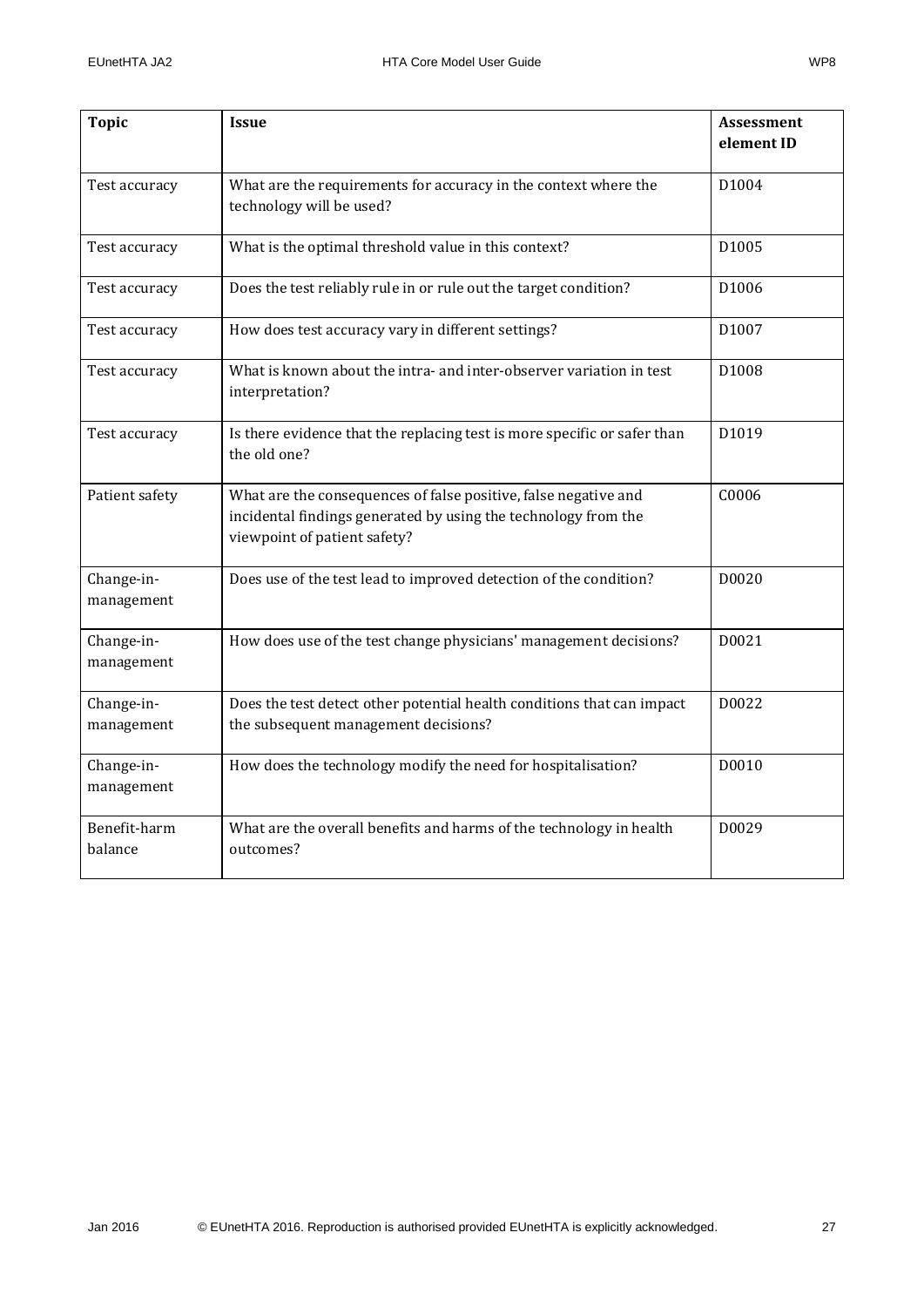### <span id="page-27-0"></span>*Costs and economic evaluation (ECO)*

| <b>Topic</b>                                | <b>Issue</b>                                                                                                                                                                     | <b>Assessment</b><br>element ID |
|---------------------------------------------|----------------------------------------------------------------------------------------------------------------------------------------------------------------------------------|---------------------------------|
| Resource utilisation                        | What types of resources are used when delivering the assessed<br>technology and its comparators (resource-use identification)?                                                   | E0001                           |
| Resource utilisation                        | What amounts of resources are used when delivering the assessed<br>technology and its comparators (resource-use measurement)?                                                    | E0002                           |
| Resource utilisation                        | What were the measured and/or estimated costs of the assessed<br>technology and its comparator(s) (resource-use valuation)?                                                      | E0009                           |
| Resource utilisation                        | How does the technology modify the need for other technologies<br>and use of resources?                                                                                          | D0023                           |
| Resource utilisation                        | What are the likely budget impacts of implementing the<br>technologies being compared?                                                                                           | G0007                           |
| Measurement and<br>estimation of outcomes   | What is(are) the measured and/or estimated health-related<br>outcome(s) of the assessed technology and its comparator(s)<br>(outcome identification, measurement and valuation)? | E0005                           |
| <b>Examination of costs</b><br>and outcomes | What are the estimated differences in costs and outcomes between<br>the technology and its comparator(s)?                                                                        | E0006                           |
| Characterising<br>uncertainty               | What are the uncertainties surrounding the costs and economic<br>evaluation(s) of the technology and its comparator(s)?                                                          | E0010                           |
| Characterising<br>heterogeneity             | To what extent can differences in costs, outcomes, or 'cost-<br>effectiveness' be explained by variations between any subgroups<br>using the technology and its comparator(s)?   | E0011                           |
| Validity of the<br>model(s)                 | What methodological assumptions were made in relation to the<br>technology and its comparator $(s)$ ?                                                                            | E0013                           |
| Validity of the<br>model(s)                 | To what extent can the estimates of costs, outcomes, or economic<br>evaluation(s) be considered as providing valid descriptions of the<br>technology and its comparator(s)?      | E0012                           |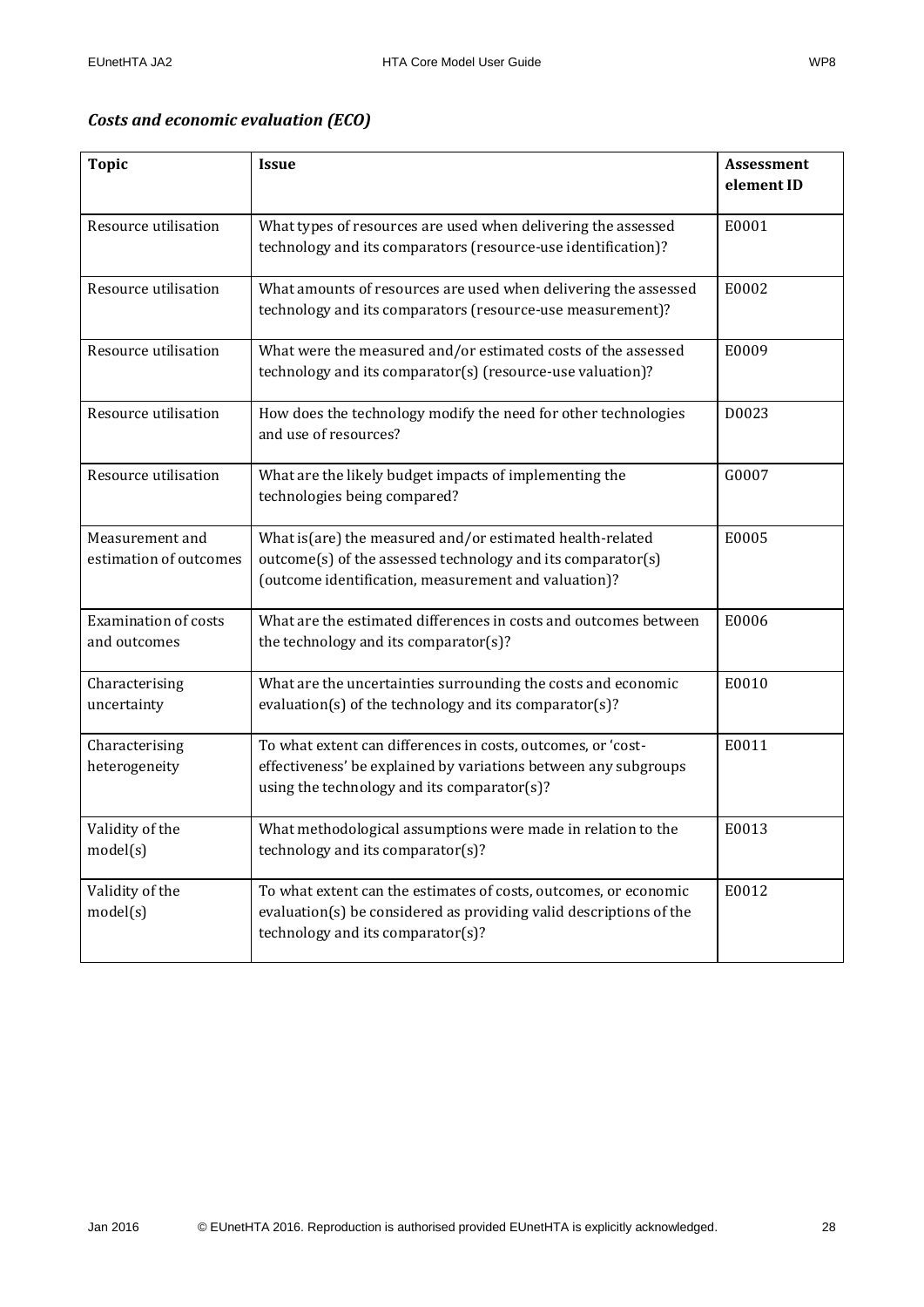### <span id="page-28-0"></span>*Ethical analysis (ETH)*

| <b>Topic</b>                                                                                                           | <b>Issue</b>                                                                                                                                                                                           | <b>Assessment</b><br>element ID |
|------------------------------------------------------------------------------------------------------------------------|--------------------------------------------------------------------------------------------------------------------------------------------------------------------------------------------------------|---------------------------------|
| Benefit-harm balance                                                                                                   | What are the symptoms and the burden of disease or health condition<br>for the patient?                                                                                                                | A0005                           |
| Benefit-harm balance                                                                                                   | What are the known and estimated benefits and harms for patients<br>when implementing or not implementing the technology?                                                                              | F0010                           |
| Benefit-harm balance                                                                                                   | What are the benefits and harms of the technology for relatives, other<br>patients, organisations, commercial entities, society, etc.?                                                                 | F0011                           |
| Benefit-harm balance                                                                                                   | Are there any other hidden or unintended consequences of the<br>F0003<br>technology and its applications for patients, relatives, other patients,<br>organisations, commercial entities, society etc.? |                                 |
| Benefit-harm balance                                                                                                   | Are there any ethical obstacles for evidence generation to support the<br>effect of the intervention?                                                                                                  | F0104                           |
| Autonomy                                                                                                               | Is the technology used for individuals that are especially vulnerable?                                                                                                                                 |                                 |
| Autonomy                                                                                                               | Does the implementation or use of the technology affect the patient's<br>capability and possibility to exercise autonomy?                                                                              |                                 |
| Autonomy                                                                                                               | Is there a need for any specific interventions or supportive actions<br>concerning information in order to respect patient autonomy when<br>the technology is used?                                    |                                 |
| Autonomy                                                                                                               | Does the implementation or withdrawal of the technology challenge<br>or change professional values, ethics or traditional roles?                                                                       |                                 |
| Respect for persons                                                                                                    | Does the implementation or use of the technology affect human<br>dignity?                                                                                                                              |                                 |
| Respect for persons                                                                                                    | Does the implementation or use of the technology affect the patient's<br>moral, religious or cultural integrity?                                                                                       |                                 |
| Respect for persons                                                                                                    | Does the technology invade the sphere of privacy of the patient?                                                                                                                                       |                                 |
| Justice and Equity                                                                                                     | How does implementation or withdrawal of the technology affect the<br>distribution of health care resources?                                                                                           |                                 |
| Justice and Equity                                                                                                     | How are technologies with similar ethical issues treated in the health<br>care system?                                                                                                                 |                                 |
| Justice and Equity<br>Are there factors that could prevent a group or person from gaining<br>access to the technology? |                                                                                                                                                                                                        | H0012                           |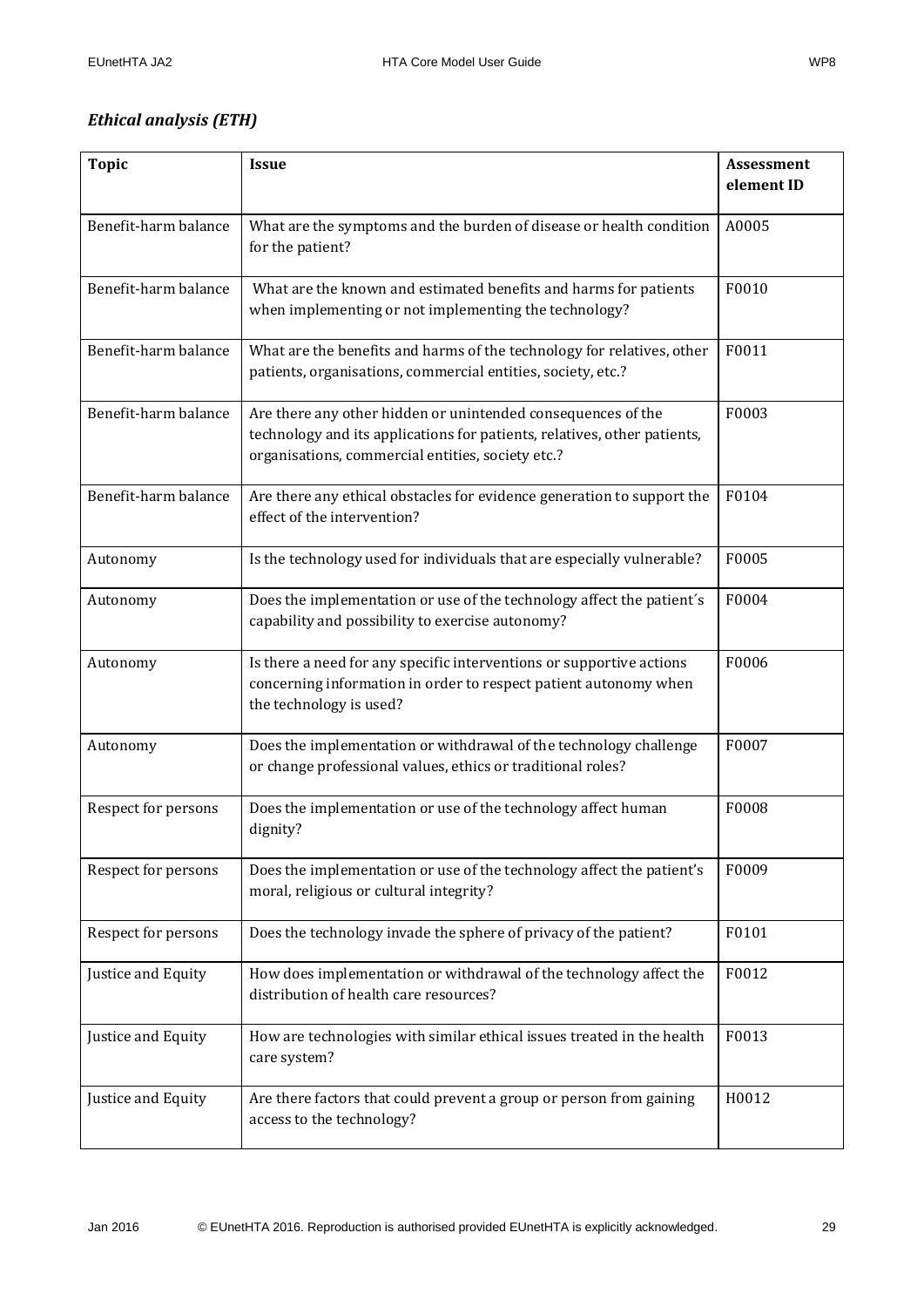| Topic                              | <b>Issue</b>                                                                                                                         | <b>Assessment</b><br>element ID |
|------------------------------------|--------------------------------------------------------------------------------------------------------------------------------------|---------------------------------|
| Legislation                        | Does the implementation or use of the technology affect the<br>realisation of basic human rights?                                    | F0014                           |
| Legislation                        | Can the use of the technology pose ethical challenges that have not<br>been considered in the existing legislations and regulations? | F0016                           |
| Ethical consequences<br>of the HTA | What are the ethical consequences of the choice of endpoints, cut-off<br>values and comparators/controls in the assessment?          | F0017                           |
| Ethical consequences<br>of the HTA | Are there any ethical problems related to the data or the assumptions<br>in the economic evaluation?                                 | F0102                           |
| Ethical consequences<br>of the HTA | What are the ethical consequences of the technology assessment?                                                                      | F0103                           |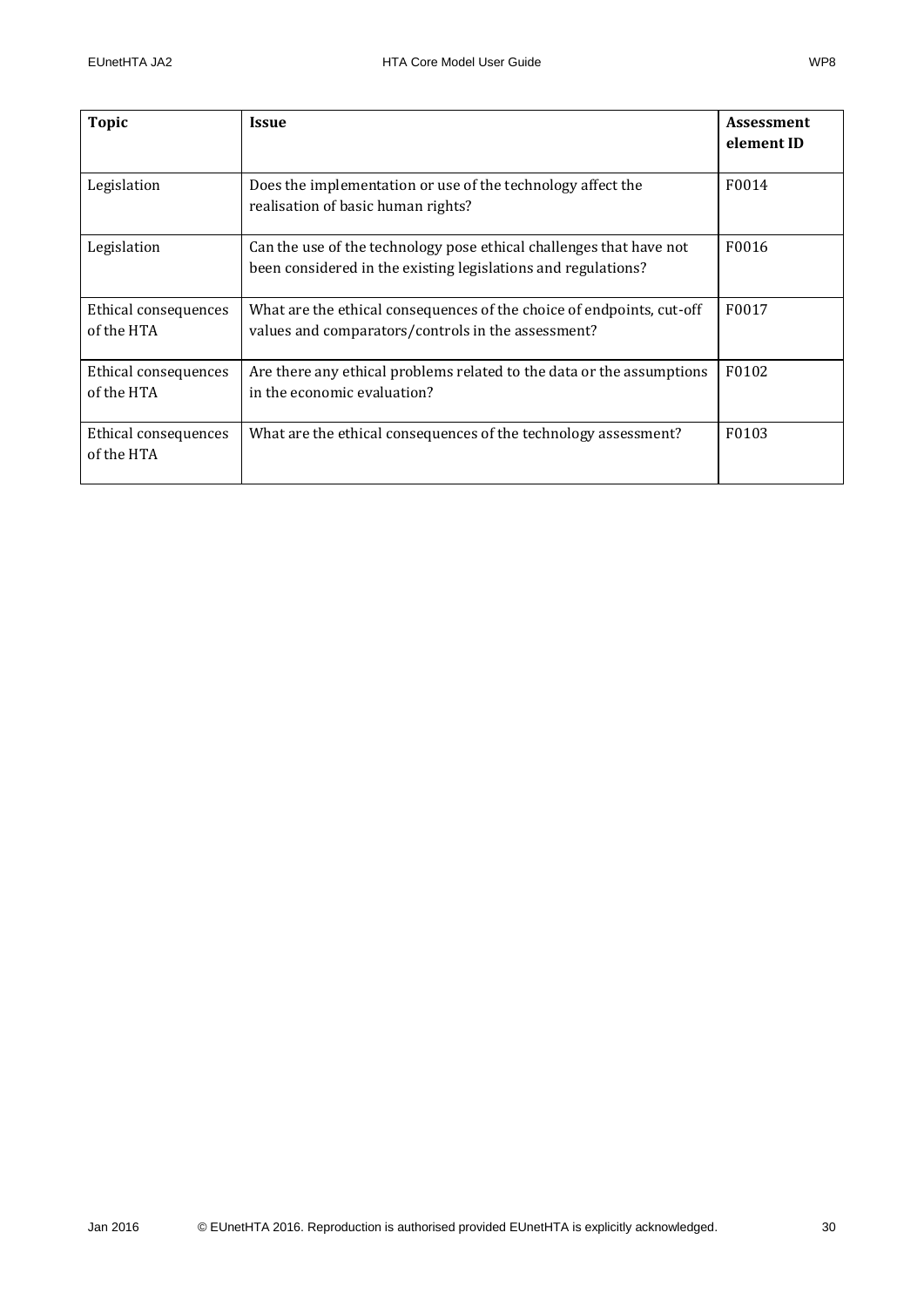### <span id="page-30-0"></span>*Organisational aspects (ORG)*

| <b>Topic</b>          | <b>Issue</b>                                                                                 | <b>Assessment</b> |
|-----------------------|----------------------------------------------------------------------------------------------|-------------------|
|                       |                                                                                              | element ID        |
| Health delivery       | How does the technology affect the current work processes?                                   | G0001             |
| process               |                                                                                              |                   |
| Health delivery       | What kind of patient/participant flow is associated with the new                             | G0100             |
| process               | technology?                                                                                  |                   |
| Health delivery       | What kind of involvement has to be mobilised for patients/participants                       | G0002             |
| process               | and important others and/or caregivers?                                                      |                   |
| Health delivery       | What kind of process ensures proper education and training of staff?                         | G0003             |
| process               |                                                                                              |                   |
| Health delivery       | What kinds of co-operation and communication of activities have to be                        | G0004             |
| process               | mobilised?                                                                                   |                   |
| Health delivery       | In What way is the quality assurance and monitoring system of the new                        | G0012             |
| process               | technology organised?                                                                        |                   |
| Structure of health   | How do de-centralisation or centralisation requirements influence the                        | G0005             |
| care system           | implementation of the technology?                                                            |                   |
| Structure of health   | What are the processes ensuring access to the new technology for                             | G0101             |
| care system           | patients/participants?                                                                       |                   |
| Process-related costs | What are the costs of processes related to acquisition and setting up the<br>new technology? | G0006             |
|                       |                                                                                              |                   |
| Process-related costs | How does the technology modify the need for other technologies and use<br>of resources?      | D0023             |
|                       |                                                                                              |                   |
| Process-related costs | What are the likely budget impacts of implementing the technologies<br>being compared?       | G0007             |
|                       |                                                                                              |                   |
| Management            | What management problems and opportunities are attached to the<br>technology?                | G0008             |
|                       |                                                                                              |                   |
| Management            | Who decides which people are eligible for the technology and on what<br>basis?               | G0009             |
|                       |                                                                                              |                   |
| Culture               | How is the technology accepted?                                                              | G0010             |
| Culture               | How are other interest groups taken into consideration during the                            | G0011             |
|                       | planning/implementation of the technology?                                                   |                   |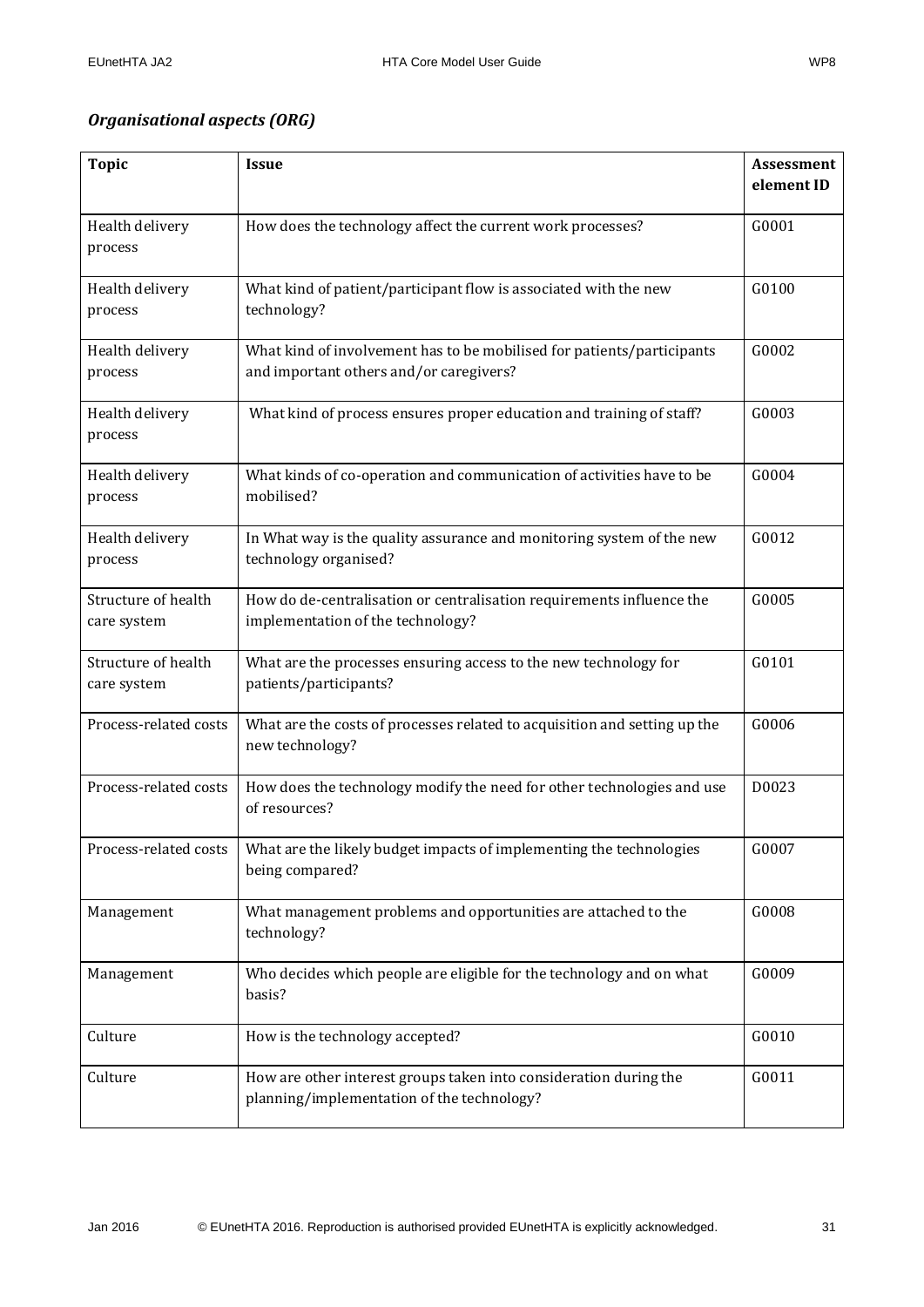### <span id="page-31-0"></span>*Patient and Social Aspects (SOC)*

| <b>Topic</b>              | <b>Issue</b>                                                                                              | <b>Assessment</b><br>element ID |
|---------------------------|-----------------------------------------------------------------------------------------------------------|---------------------------------|
| Patients'<br>perspectives | What are the experiences of living with the condition?                                                    | H0200                           |
| Patients'<br>perspectives | What outcomes from the current standard of care (usual care)<br>would patients most like to see improved? | H <sub>0</sub> 10 <sub>0</sub>  |
| Patients'<br>perspectives | How do patients perceive the technology under assessment?                                                 | H0006                           |
| Patients'<br>perspectives | What is the burden on care-givers?                                                                        | H0002                           |
| Social group aspects      | Are there groups of patients who currently don't have good access<br>to available therapies?              | H0201                           |
| Social group aspects      | Are there factors that could prevent a group from gaining access to<br>the technology?                    | H0012                           |
| Communication<br>aspects  | How are treatment choices explained to patients?                                                          | H0202                           |
| Communication<br>aspects  | What specific issues may need to be communicated to patients to<br>improve adherence?                     | H0203                           |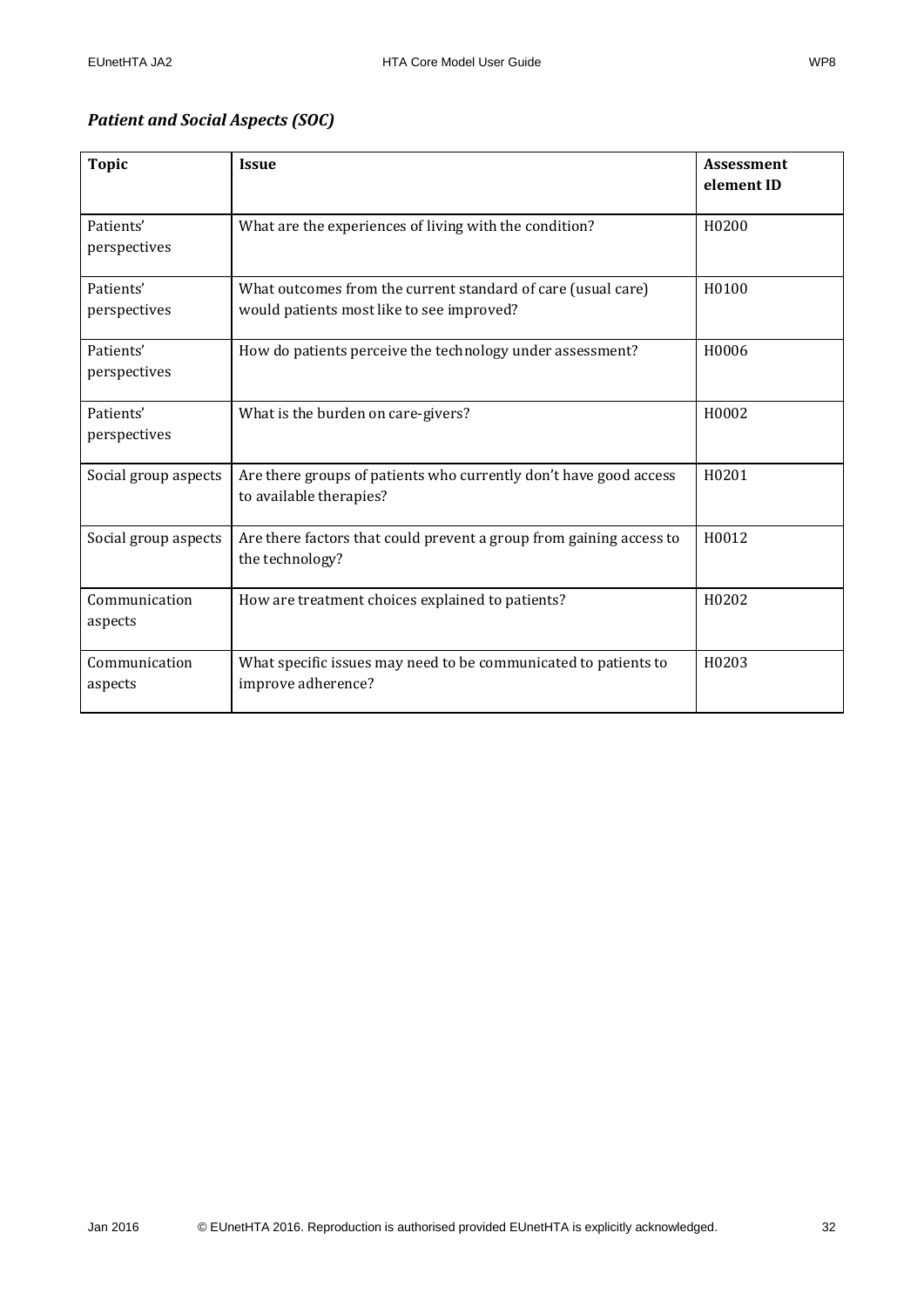### <span id="page-32-0"></span>*Legal aspects (LEG)*

| <b>Topic</b>                | <b>Issue</b>                                                                                                                                                                                                    | <b>Assessment</b><br>element ID |  |
|-----------------------------|-----------------------------------------------------------------------------------------------------------------------------------------------------------------------------------------------------------------|---------------------------------|--|
| Autonomy of the<br>patient  | What kind of legal requirements are there for providing appropriate<br>information to the user or patient and how should this be addressed<br>when implementing the technology?                                 | 10002                           |  |
| Autonomy of the<br>patient  | Who is allowed to give consent for minors and incompetent persons?                                                                                                                                              | 10034                           |  |
| Privacy of the patient      | Is there a possibility that the use of the technology produces<br>additional information that is not directly related to the current care<br>of the patient and may violate their right to respect for privacy? | 10007                           |  |
| Privacy of the patient      | What do laws/binding rules require with regard to informing<br>relatives about the results?                                                                                                                     | 10008                           |  |
| Privacy of the patient      | What do laws/binding rules require with regard to appropriate<br>measures for securing patient data and how should this be addressed<br>when implementing the technology?                                       |                                 |  |
| Equality in health<br>care  | What do laws/binding rules require with regard to appropriate<br>processes or resources which would guarantee equal access to the<br>technology?                                                                | <b>I0011</b>                    |  |
| Equality in health<br>care  | What are the consequences of various EU-level and national<br>regulations for the equal access to the technology?                                                                                               | 10012                           |  |
| Ethical aspects             | Does the implementation or use of the technology affect the<br>realisation of basic human rights?                                                                                                               | F0014                           |  |
| Ethical aspects             | Can the use of the technology pose ethical challenges that have not<br>been considered in the existing legislations and regulations?                                                                            | F0016                           |  |
| Authorisation and<br>safety | What authorisations and register listings does the technology have?                                                                                                                                             |                                 |  |
| Authorisation and<br>safety | What do laws/binding rules require with regard to the safety of the<br>technology and how should this be addressed when implementing<br>the technology?                                                         |                                 |  |
| Ownership and<br>liability  | What should be known about the intellectual property rights and<br>potential licensing fees?                                                                                                                    | <b>I0019</b>                    |  |
| Ownership and<br>liability  | What should be known about the legal or binding rules regarding the<br>width, depth and length of the manufacturers guarantee?                                                                                  |                                 |  |
| Regulation of the           | What kind of legal price control mechanisms are there that are                                                                                                                                                  | 10023                           |  |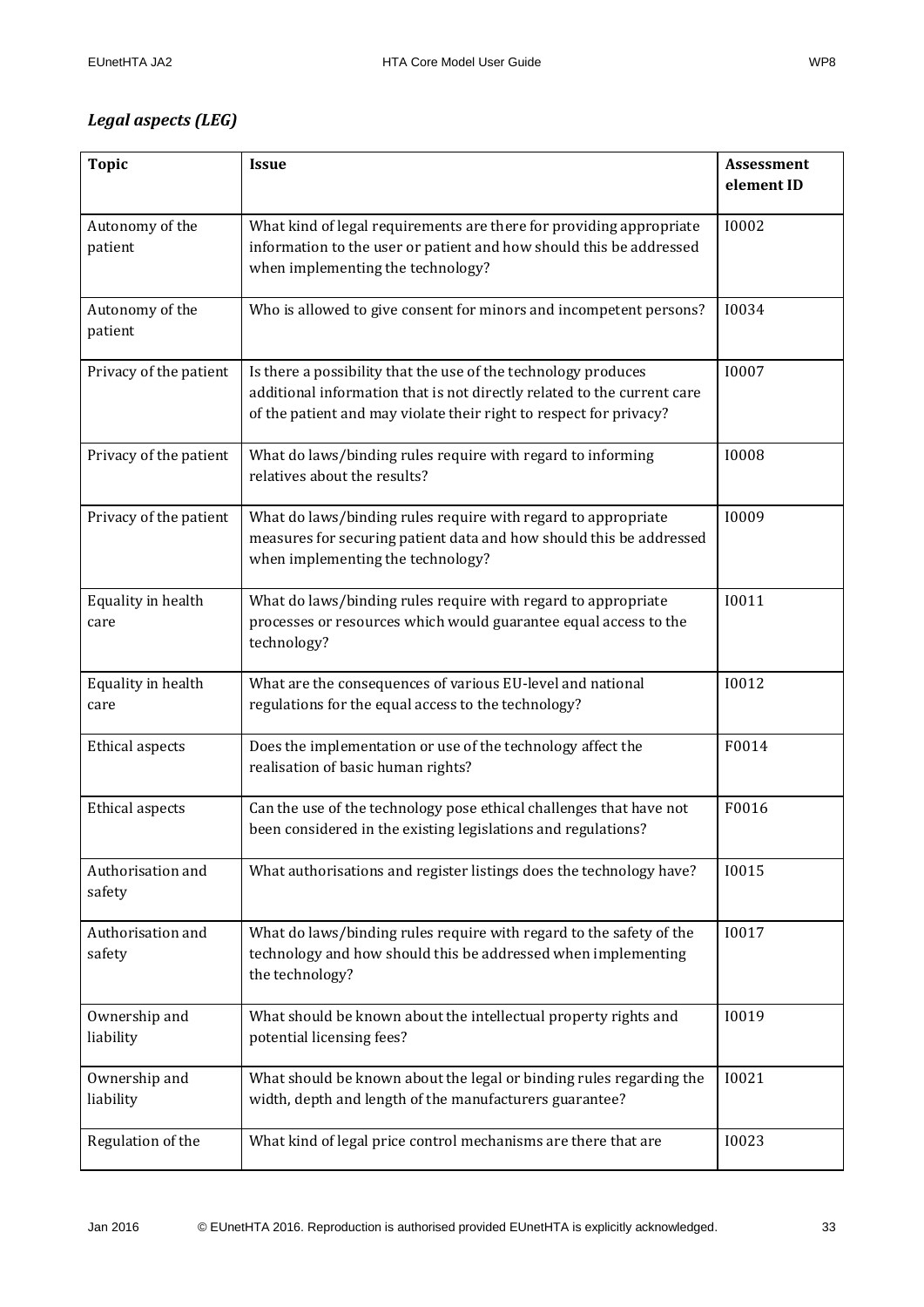| <b>Topic</b>                | <b>Issue</b>                                                                                                                          | <b>Assessment</b><br>element ID |
|-----------------------------|---------------------------------------------------------------------------------------------------------------------------------------|---------------------------------|
| market                      | relevant to the technology?                                                                                                           |                                 |
| Regulation of the<br>market | What kind of regulation exists for the acquisition and use of the<br>technology?                                                      | 10024                           |
| Regulation of the<br>market | What legal restrictions are there for marketing the technology to the<br>patients?                                                    | 10025                           |
| Regulation of the<br>market | What should be known about the legal issues in cases of new<br>technologies where the current legislation is not directly applicable? | 10026                           |
| Regulation of the<br>market | Are there relevant concerns about conflicts of interest regarding the<br>preparation of binding rules and their implementation?       | 10037                           |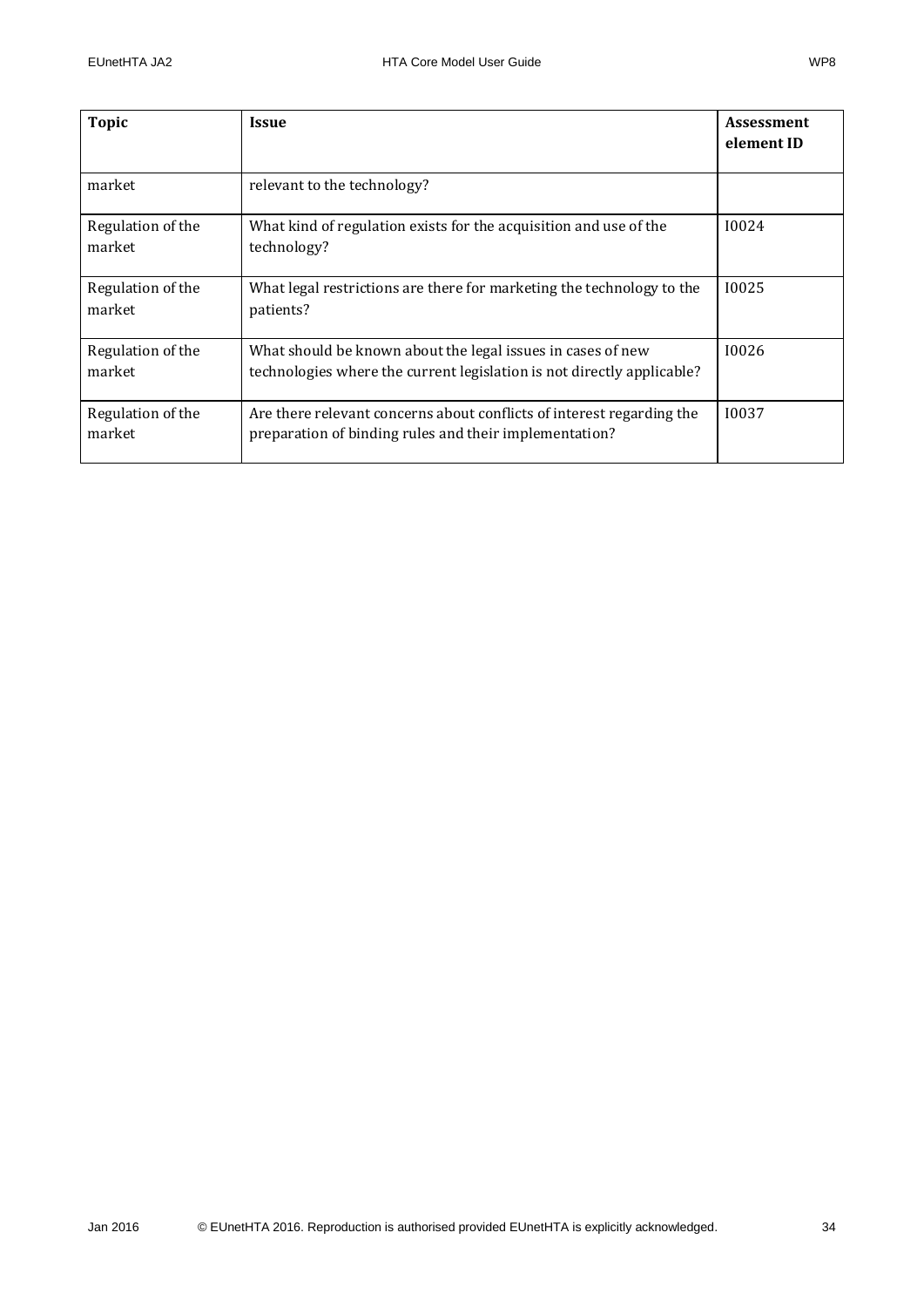### <span id="page-34-0"></span>**Appendix 6: Domains of HTA**

The HTA Core Model employs a multidisciplinary view of HTA. Any technology that is being assessed is considered through domains, each of which provides a wide framework for the analysis. Brief definitions of the domains follow. More detailed information on domains is available in the actual Model applications.

### **Health problem and current use of technology (CUR)**

Domain describes the health problem and target population to be intervened with the technology under assessment; the epidemiology and the burden of disease on individuals and the society. It describes the availability, patterns of use, life cycle, and regulatory status, as well as the alternatives to the technology. It is essential background information for core HTA investigators in other domains as well as for those who read and utilise a core HTA.

### **Description and technical characteristics of technology (TEC)**

Domain gives an overview of what the technology is, when it was developed and for what purposes, who will be using the technology, in what manner, and at which level of health care. The material requirements, premises, equipment and staff, are described, as well as the training and information needs the new technology brings along.

### **Safety (SAF)**

Safety domain describes the direct and indirect harms of a technology for patients, staff and environment, and how to reduce the risk of harms. There is usually a spectrum of known and unknown harms, which can be intended or unintended, of different seriousness, and dose or time dependent.

### **Clinical effectiveness (EFF)**

Domain describes the spectrum and amount of beneficial health effects and quality of life that is expected through the use of the technology. In diagnostic technologies the test accuracy and beneficial changes in management are considered as outcomes of indirect effectiveness as well. Proven effectiveness and safety of a technology is fundamental, considering further assessment and the potential use of the technology.

### **Costs and economic evaluation (ECO)**

Domain identifies, measures, values and compares the costs and outcomes of technologies being considered to inform value-for-money judgments about the intervention and priority-setting between different health technologies. The issues deal with resource utilization, unit costs, indirect costs, outcomes/consequences, and incremental cost-effectiveness of the technology.

### **Ethical analysis (ETH)**

Domain considers prevalent social and moral norms and values relevant for the technology in question. Ethical questions are addressed both with regard to the technology itself and with regard to the consequences of implementing or not implementing a health technology. In addition, the moral and ethical issues inherent in the entire HTA process are identified and evaluated.

### **Organisational aspects (ORG)**

Domain focuses on the delivery models of the technology, analysing processes, resources, management and cultural issues within variety of stakeholders, in the intra- and inter-organisational and health care system level. Understanding organisational aspects may reveal essential challenges and barriers in implementing health technologies.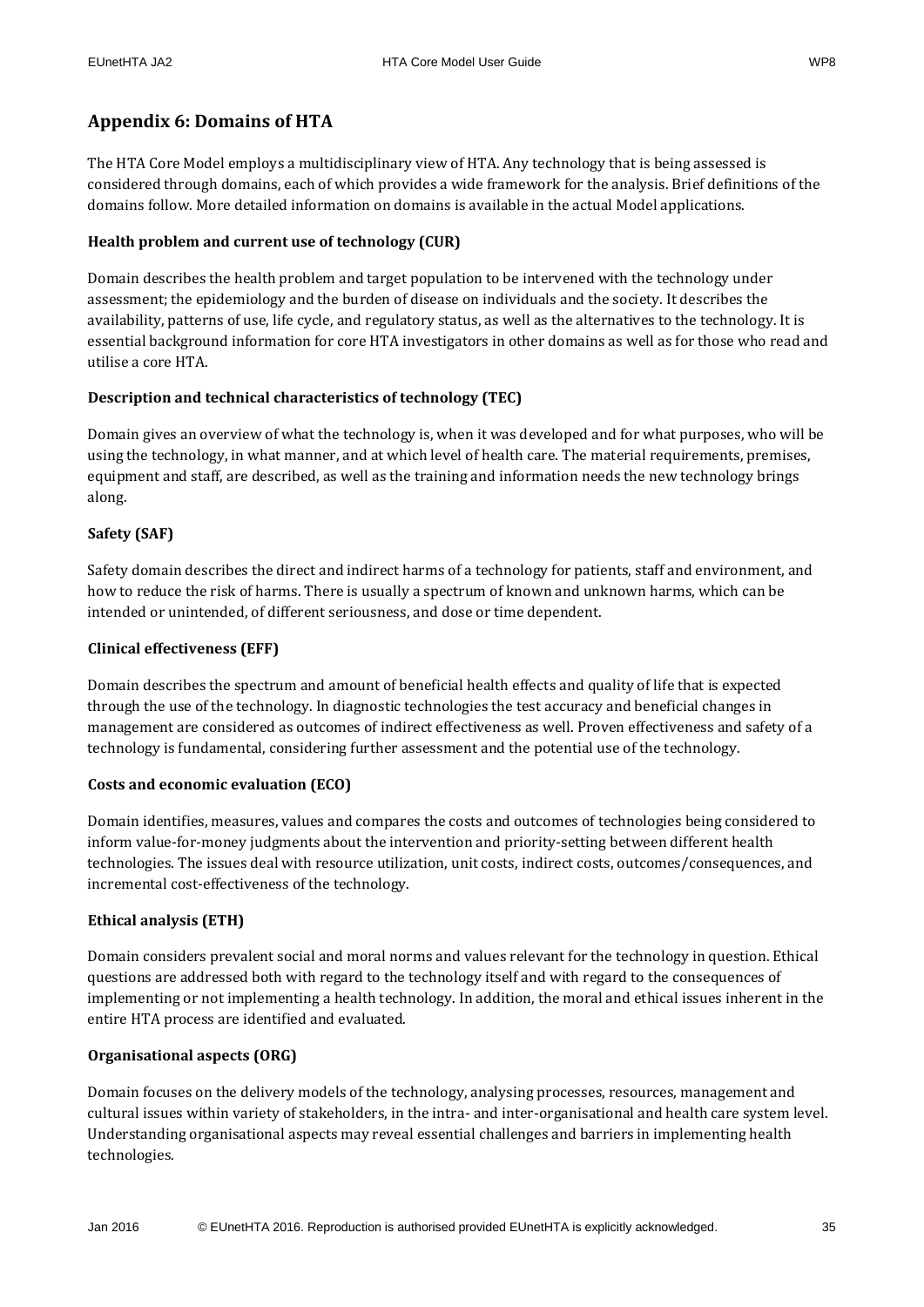#### **Patient and social aspects (SOC)**

Domain focuses on the patients' and his or her significant others' considerations, worries and experiences before, during and after the implementation of the technology. It describes how the technology molds diverse social arenas and is molded by these arenas where the patients use it (hospitals, general practitioner, everyday life, homes, schools, and workplace), and what specific meanings people give to the technology. The domain was renamed from '*Social aspects'* to '*Patient and social aspects'* in version the HTA Core Model version 3.0.

#### **Legal aspects (LEG)**

Domain scrutinizes aspects of basic rights of patients, such as autonomy, informed consent, privacy and confidentiality, and legal requirements, such as authorisation, guarantee, and regulation of market. The European Union is producing ever more health technology related legislation. Harmonisation of national legislation is likely to occur in the health care sector, as the patients and professionals are allowed free movement within Europe. Proper knowledge of relevant legal questions has often relevant legal consequences in decision making.

The content of this appendix is an excerpt from the HTA Core Model Handbook, available at [www.htacoremodel.info/ViewHandbook.aspx.](http://www.htacoremodel.info/ViewHandbook.aspx)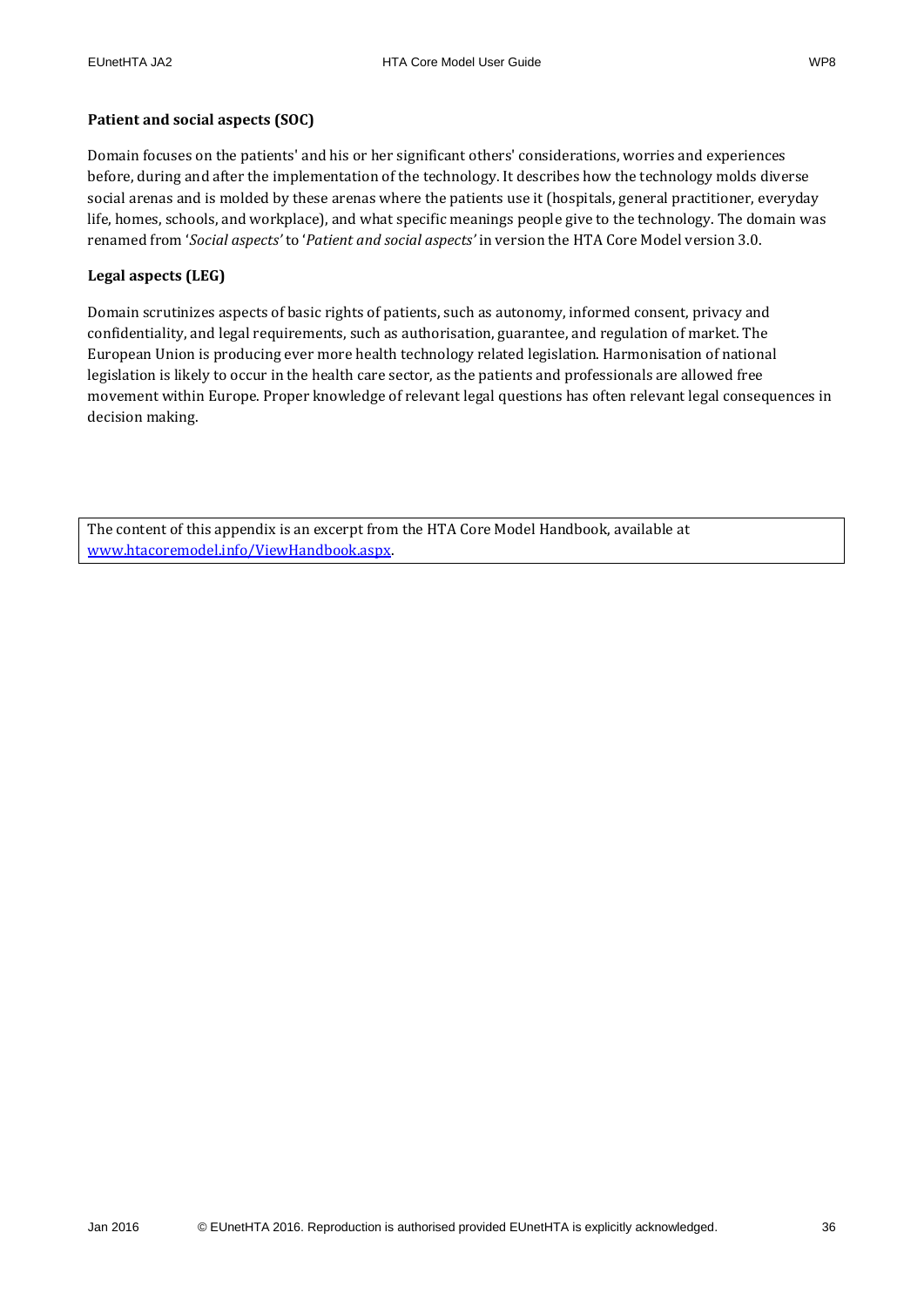### <span id="page-36-0"></span>**Appendix 7: Creating in-text citations and reference lists**

Note: this appendix applies only when you use the HTA Core Model Online.

Please create In-text citations and reference lists using the Uniform style. For more information, see Uniform Requirements for Manuscripts Submitted to Biomedical Journals: http://www.nlm.nih.gov/bsd/uniform\_requirements.html

We ask you to make the following change to the Uniform style:

 $\triangleright$  Replace the parentheses ( ) in in-text citations with curly brackets {}

After these changes your in-text citations should look like this:

*The recent study by Smith et al. {12} is clearly stated to be retrospective.*

You can make the changes by hand in your word processing program (e.g. Word). If you are using a reference management software (e.g. EndNote, RefWorks), you can edit the Uniform output style to automatically make the changes.

The purpose of this style is to make it easy for HTA Core Model Online to technically distinguish in-text citations from normal text and mathematical notations when documents are imported. This is necessary for automatically removing unused sources from the references list when a user views only a small part of the document. The system shows all citations again in standard Uniform style when the document is viewed.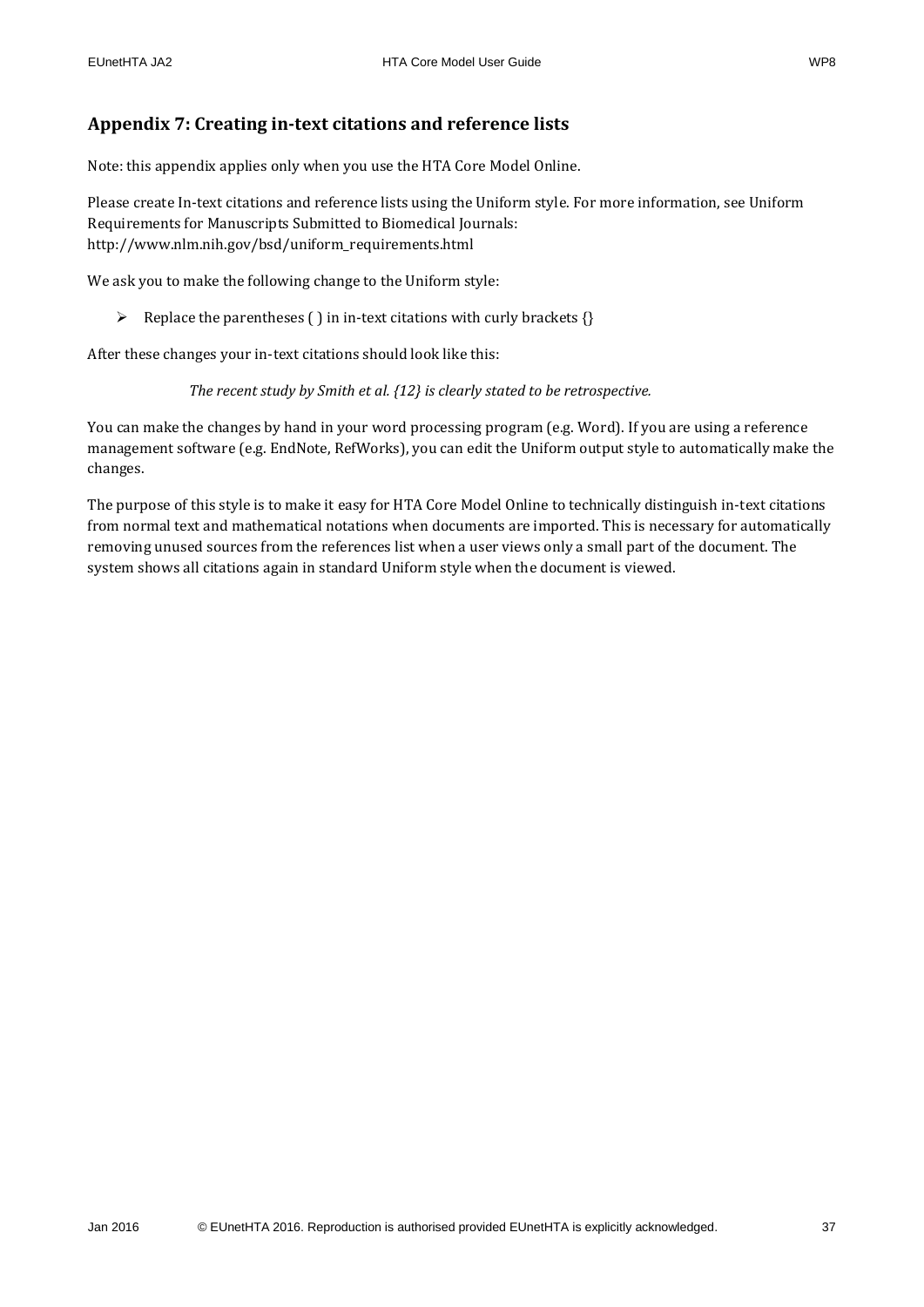### <span id="page-37-0"></span>**Appendix 8: Common reporting structure**

For core HTAs, the information is organised as follows:

-----------------------------------------------

#### **Collection Summary**

Contains an overview of all findings in the collection. No recommendation on the use or non-use of the technology in health systems must be included in core HTA information collections. Includes a standard table summarising the consequences of using or not using the technology and the comparator(s) used in the assessment (see below).

#### **Collection Methodology**

Indicates the process and overall methods used in producing the collection.

#### **Collection Introduction**

Provides an overview of the collection, including the reasons why, and the context in which, the collection was produced.

#### **Scope**

A structured project scope which provides a well-defined starting point for analysis within different domains. Ensures the coherence of analysis within different domains.

#### **Domain-specific sections**

(Each domain contains the following sections)

#### **Introduction of domain**

Indicates the specific features of the technology that are noteworthy from the domain's viewpoint, as well as the reasons for including the domain in the collection.

#### **Domain methodology**

Indicates the scientific methodology used within the analysis of this domain.

#### **Assessment elements of the domain**

(Each element contains the following sections):

**Method (optional):** Used when the overall domain methodology differs from the one used in answering questions defined by the assessment element, or when the domain methodology does not provide a detailed enough description.

**Result:** Answer(s) to the research question(s) defined by one assessment element, with a focus on evidence or facts whenever feasible. Answers should adhere to each domain's scientific principles and style.

**Comment:** (optional) While the result field typically focuses on evidence or facts, this field can be used to add researchers' views on the result and its quality. Similar to the discussion chapter found in journal articles, but with a focus on the question(s) included in the relevant result card.

#### **Discussion**

Also similar to the discussion chapter found in journal articles, with a focus on one domain. Interpretation, significance of methodological issues encountered, and indications for further research can be included here.